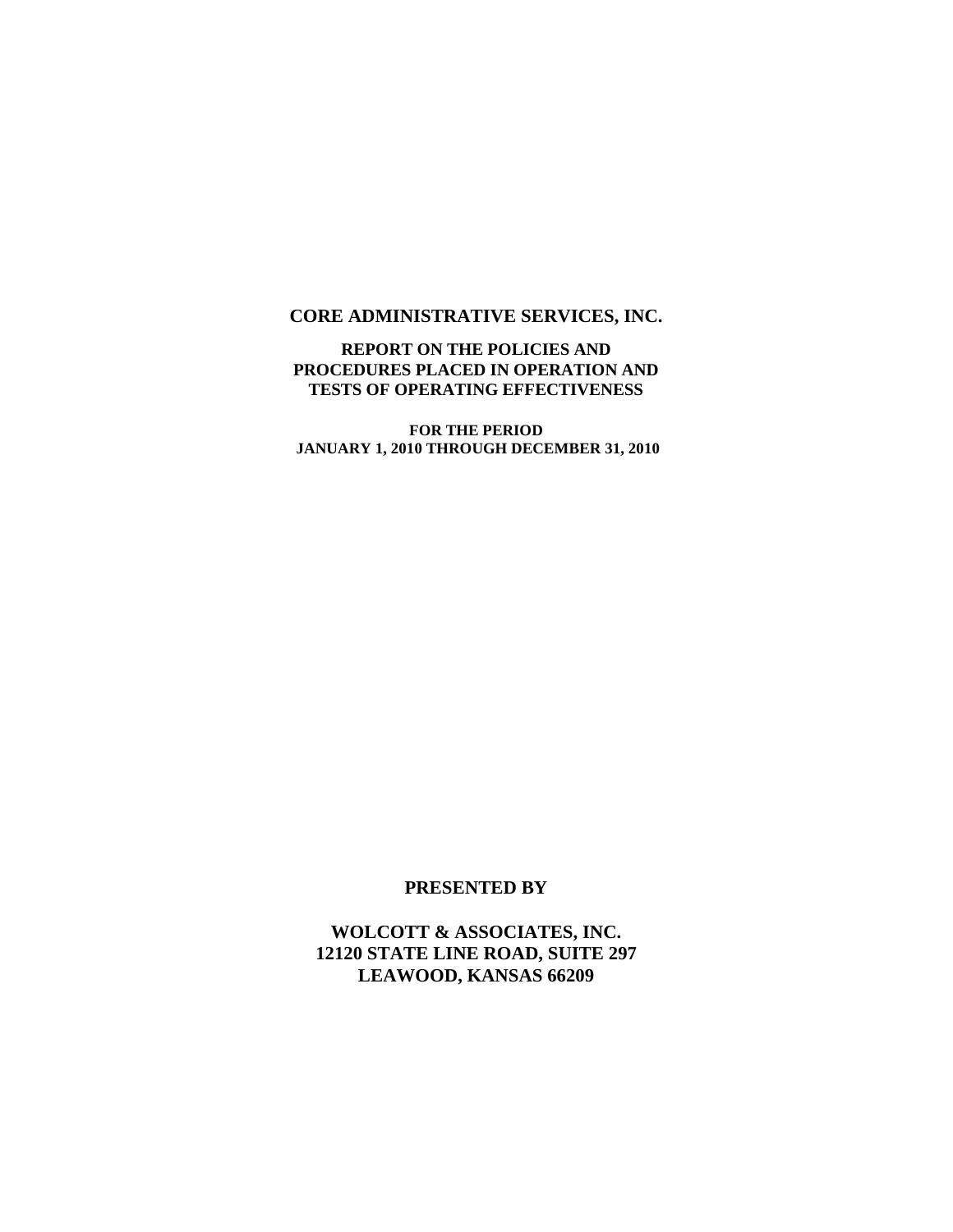# **Table of Contents**

| Section I - Independent Service Auditors' Report Provided by Wolcott &<br>Associates, Inc.                                  |                |
|-----------------------------------------------------------------------------------------------------------------------------|----------------|
| Section II - Supplemental Information Provided by Wolcott & Associates, Inc.                                                |                |
| Objectives of the Examination                                                                                               | $\mathbf{1}$   |
| <b>Test of Operating Effectiveness</b>                                                                                      | 1              |
| <b>User Control Considerations</b>                                                                                          | $\overline{2}$ |
| Section III - Control Objectives, Description of Controls, Test of<br><b>Operating Effectiveness and Results of Testing</b> |                |
| Organization and Administration                                                                                             | 3              |
| <b>Computer Operations</b>                                                                                                  | 6              |
| <b>Physical Security and Environmental Controls</b>                                                                         | 9              |
| Provider File Maintenance                                                                                                   | 11             |
| Enrollment File Maintenance and Client Set-up                                                                               | 13             |
| <b>Claim Processing</b>                                                                                                     | 16             |
| Process of Fees and Claim Payments                                                                                          | 21             |
| <b>Check Reconciliation and Report Preparation</b>                                                                          | 24             |
| <b>Section IV - Description of Claim Administration Services by Core</b><br><b>Administrative Services, Inc.</b>            |                |
| Overview                                                                                                                    | 26             |
| <b>Section V - Other Information Provided by Core</b><br><b>Administrative Services, Inc.</b>                               |                |
| Disaster Recovery Plan                                                                                                      | 36             |

**Page**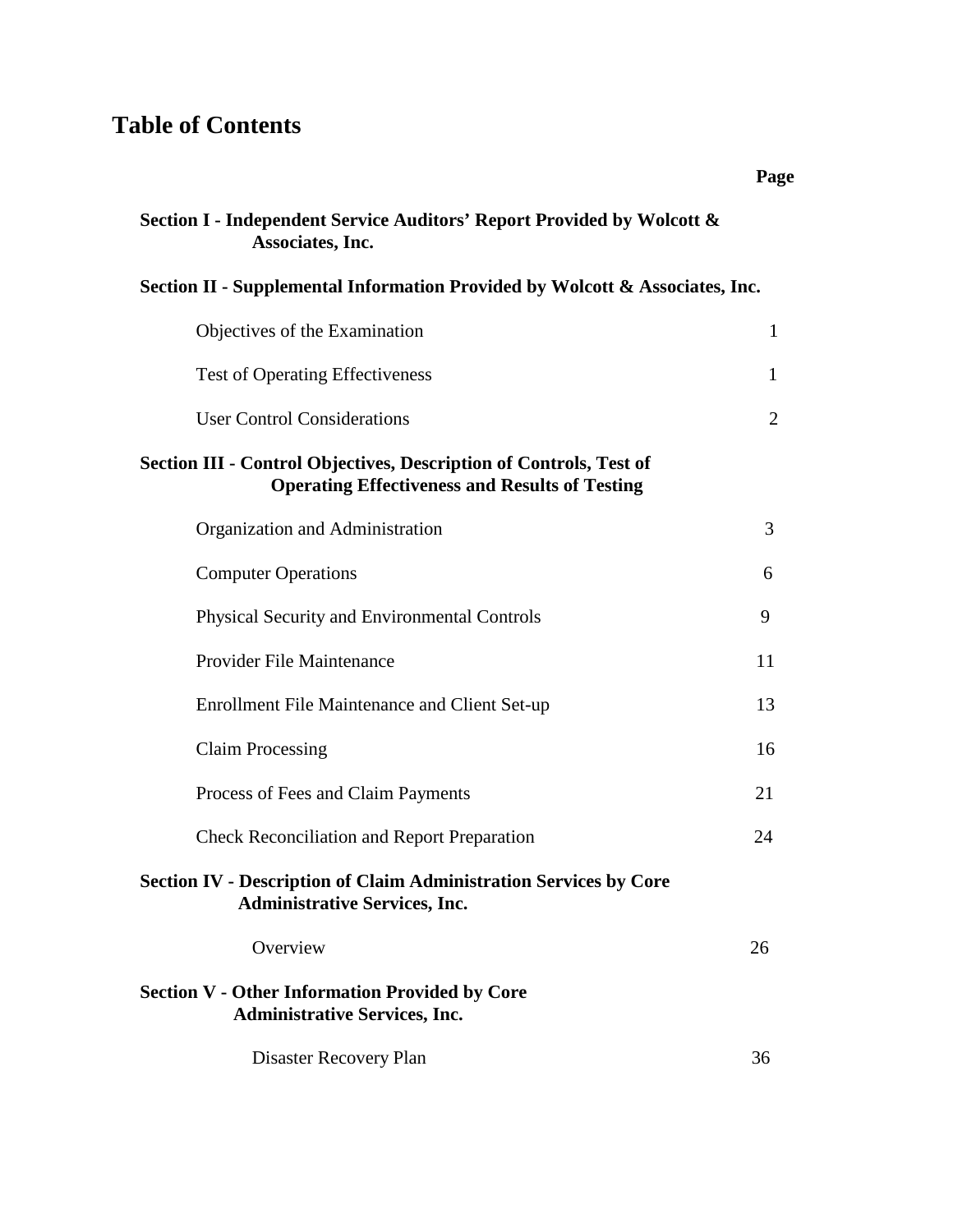# **Section I Independent Service Auditors' Report Provided by Wolcott & Associates, Inc.**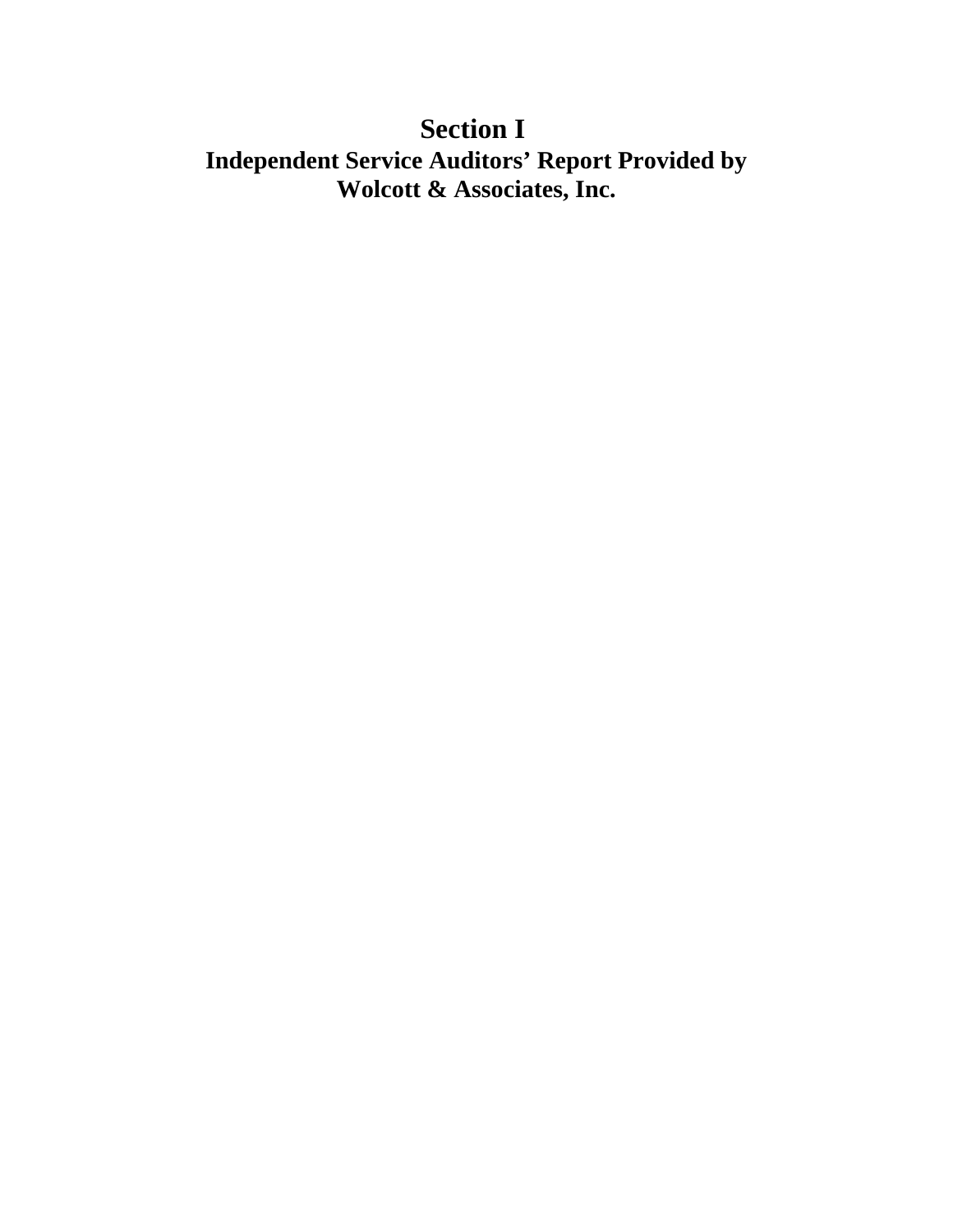#### **INDEPENDENT SERVICE AUDITORS' REPORT**

March 17, 2011

Mr. Tom Wagoner President Core Administrative Services, Inc. P.O. Box 90 Macon, Georgia 31202-0090

#### Dear Mr. Wagoner:

We have examined the accompanying description of the self-funded welfare benefit plan administrative services provided by Core Administrative Services, Inc. (Core).

Our examination included procedures to obtain reasonable assurance about whether (1) the accompanying description presents fairly, in all material respects, the aspects of Core's policies and procedures that may be relevant to a user organization's internal control structure, (2) the control structure policies and procedures included in the description were suitably designed to achieve the control objectives specified in the description, if those policies and procedures were complied with satisfactorily, and (3) such policies and procedures had been placed in operation as of January1, 2010.

The control objectives were specified by Core. Our examination was performed in accordance with standards established by the American Institute of Certified Public Accountants and included Statement on Auditing Standards (SAS 70), "*Reports on the Processing of Transactions by Service Organizations*," and those procedures we considered necessary in the circumstances to obtain a reasonable basis for rendering our opinion.

In our opinion, the accompanying description of the aforementioned application presents fairly, in all material respects, the relevant aspects of Core's policies and procedures that had been placed in operation as of January1, 2010. Also, in our opinion, the policies and procedures, as described, are suitably designed to provide reasonable assurance that the specified control objectives would be achieved if the described policies and procedures were complied with satisfactorily.

In addition to the procedures we considered necessary to render our opinion as expressed in the previous paragraph, we applied tests to specific policies and procedures, listed in Section III attached to this letter, to obtain evidence about their effectiveness in meeting the control objectives during the period from January1, 2010 to December 31, 2010. The specific policies and procedures and the nature, timing, extent, and results of the tests are listed in Section III.

This information may now be provided to user organizations of Core and to their auditors to be taken into consideration, along with information about the internal control structure at user organizations, when making assessments of control risk for user organizations.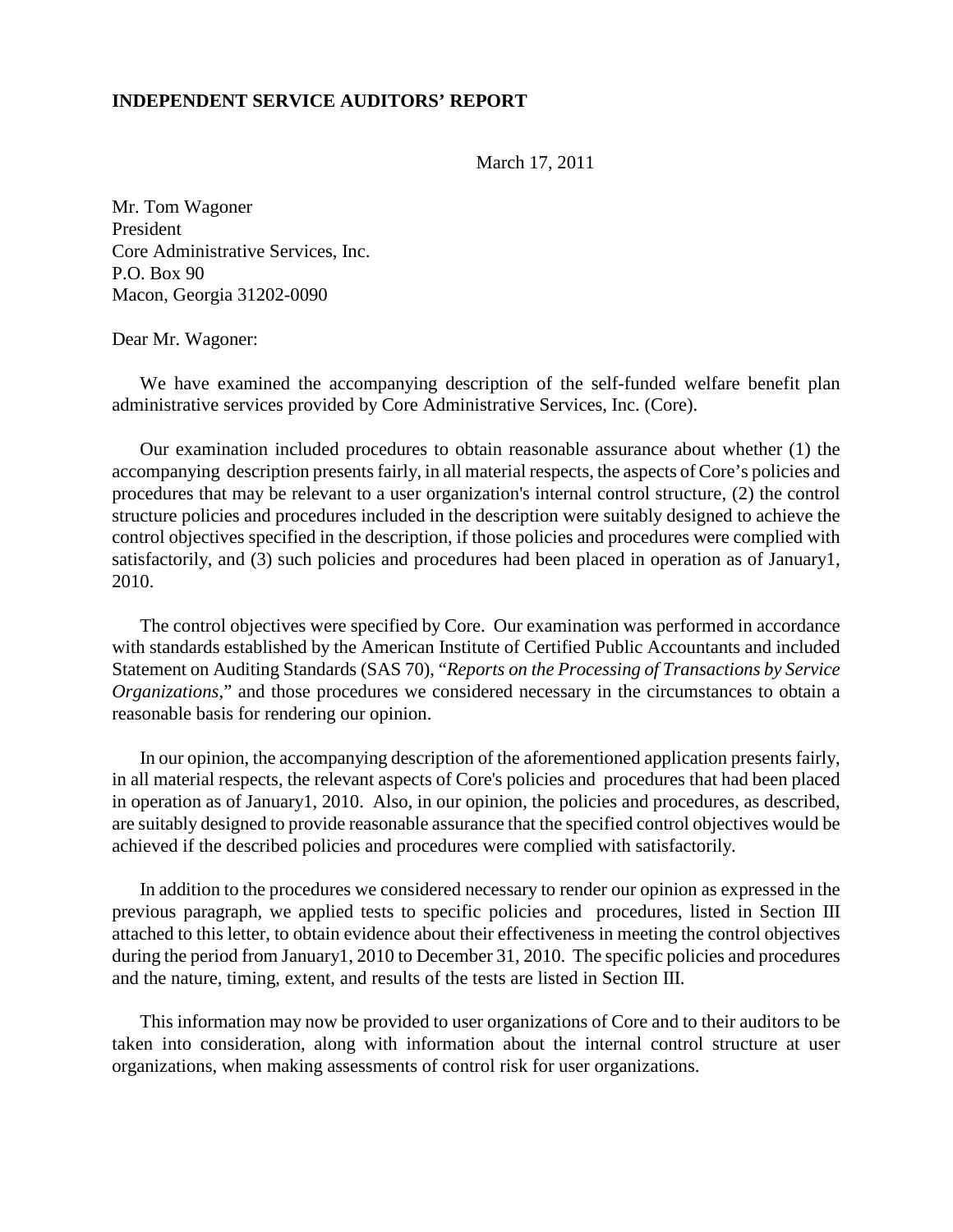Mr. Tom Wagoner President Core Administrative Services, Inc. Page 2

In our opinion the policies and procedures that were tested, as described in Section III, were operating with sufficient effectiveness to provide reasonable, but not absolute, assurance that the control objectives specified in Section III were achieved during the period from January1, 2010 to December 31, 2010. However, the scope of our engagement did not include tests to determine whether control objectives not listed in Section III were achieved; accordingly, we express no opinion on the achievement of control objectives not included in Section III.

The relative effectiveness and significance of specific policies and procedures at Core and their effect on assessments of control risk at user organizations are dependent on their interaction with the policies, procedures and other factors present at individual user organizations. We have performed no procedures to evaluate the effectiveness of policies and procedures at individual user organizations.

The description of policies and procedures at Core is as of January 1, 2010, and information about tests of the operating effectiveness of specified policies and procedures covers the period from January1, 2010 to December 31, 2010. Any projection of such information to the future is subject to the risk that, because of change, the description may no longer portray the system in existence.

The potential effectiveness of specified policies and procedures at Core is subject to inherent limitations and, accordingly, errors or irregularities may occur and not be detected. Furthermore, the projection of any conclusions, based on our findings, to future periods is subject to the risk that (1) changes made to the system or controls, (2) changes in processing requirements, or (3) changes required because of the passage of time, may alter the validity of such conditions.

This report is intended solely for use by the management of Core, its clients, and the independent auditors of its clients.

Yours truly,

**Wolcott & Associates, Inc.**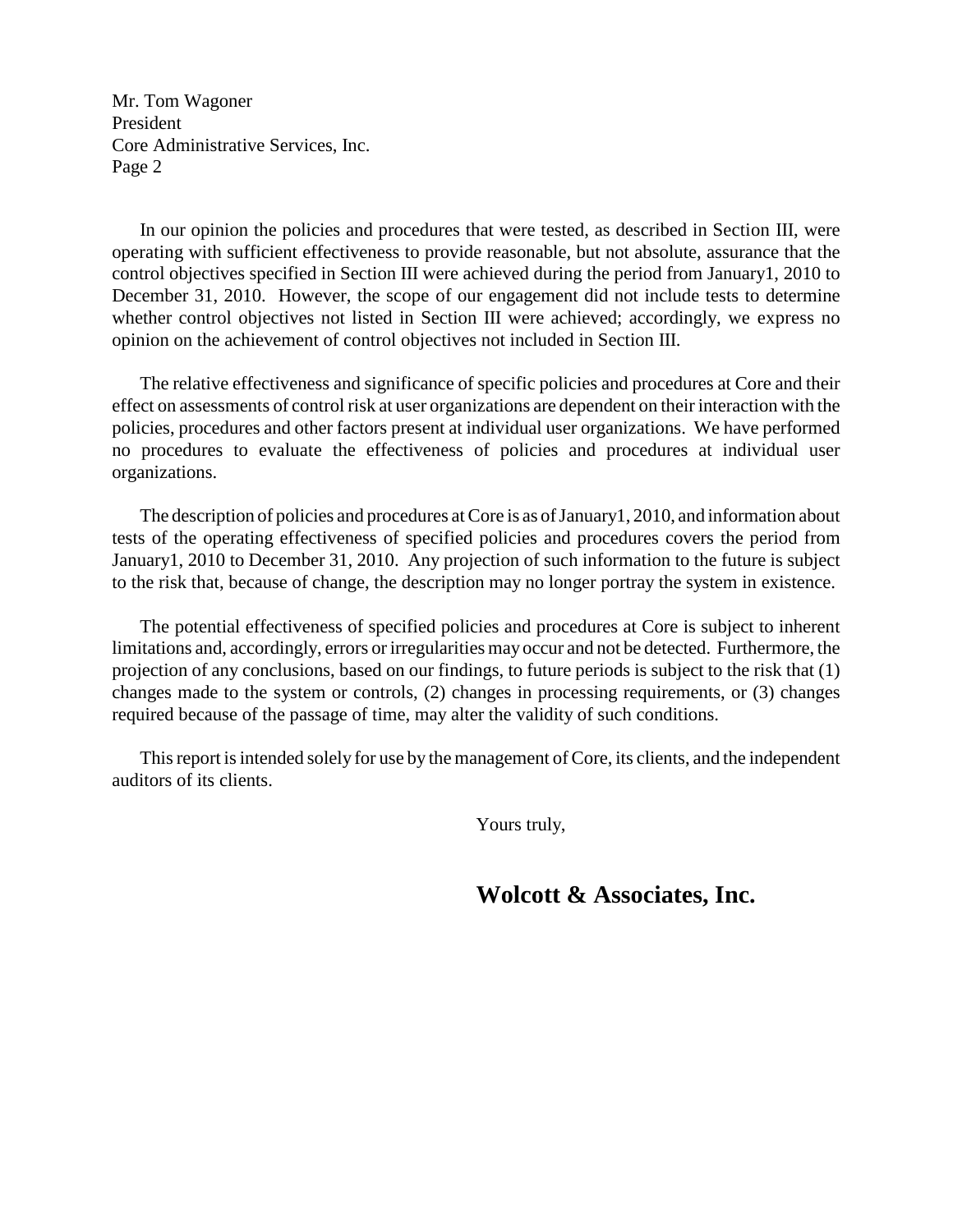# **Section II**

**Supplemental Information Provided by Wolcott & Associates, Inc.**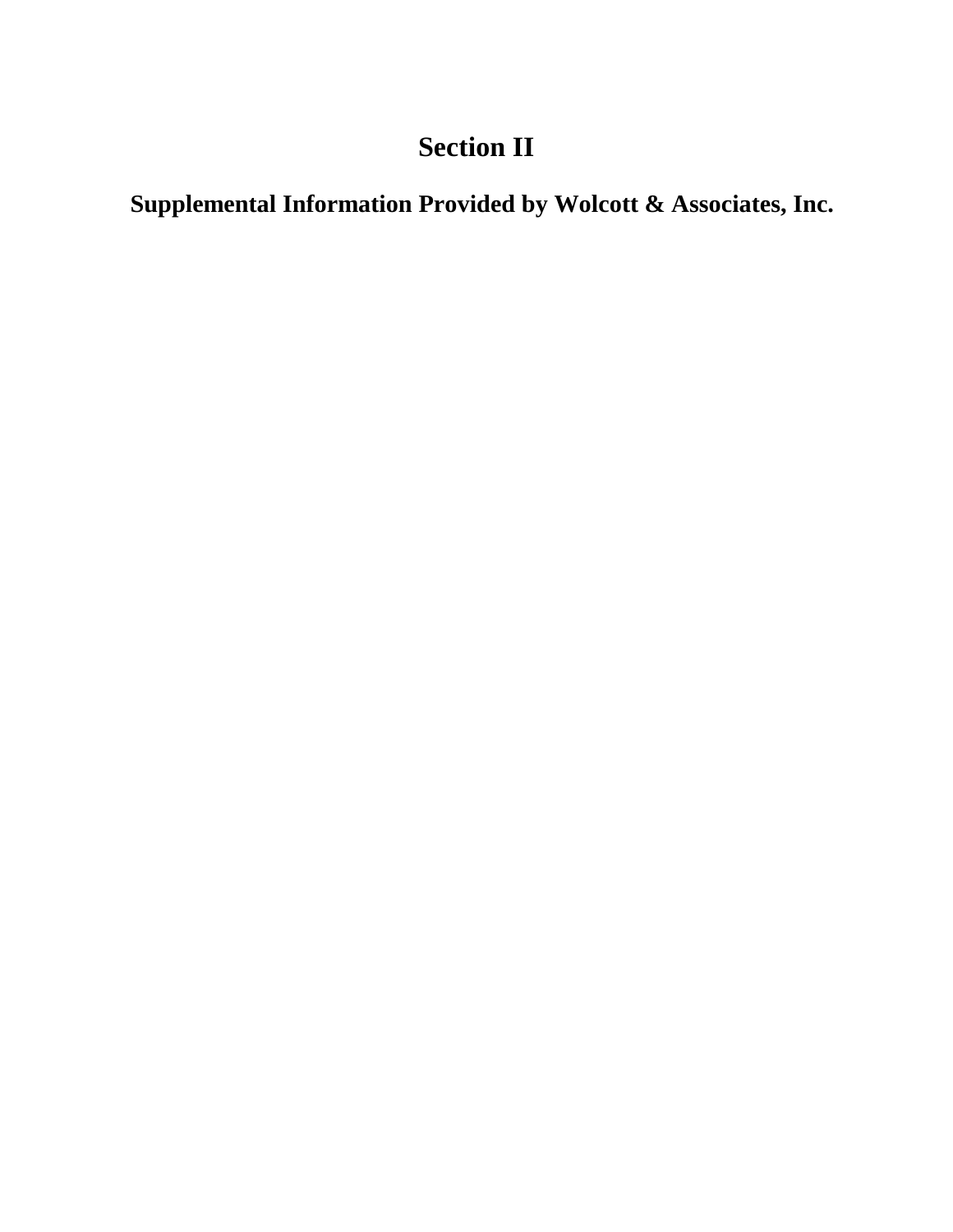## **OBJECTIVES OF THE EXAMINATION**

The report on policies and procedures placed in operation and test of operating effectiveness is intended to provide interested parties with information necessary to obtain an understanding of those aspects of Core's internal control policies and procedures that may be relevant to a user organization's internal controls. This report, when coupled with an understanding of the internal control policies and procedures in place at user organizations, is intended to assist in the assessment of the total internal controls surrounding Core.

Our examination was restricted to selected services provided to users of the aforementioned facility of Core and, accordingly, did not extend to procedures in effect at user organizations. The examination was conducted in accordance with Statement on Auditing Standards ("SAS") No. 70, "*Reports on the Processing of Transactions of Service Organizations*," of the American Institute of Certified Public Accountants. It is each interested party's responsibility to evaluate this information in relation to internal control policies and procedures in place at user organizations to obtain an understanding of the internal control policy and procedures and to assess control risk. The user's and Core's portions of the controls must be evaluated together. If effective user organization internal control policies and procedures are not in place, Core internal control policies and procedures may not compensate for such weakness.

Our examination included inquiry of appropriate management, supervisory and staff personnel; inspection of documents and records; observation of activities and operations and test of controls surrounding and provided byCore. Our test of controls were performed for the period from January 1, 2010 to December 31, 2010.

The description of policies and procedures and control objectives is the responsibility of Core's management. Our responsibility is to express an opinion that the policies and procedures are operating with sufficient effectiveness to provide reasonable, but not absolute, assurance that the control objectives, specified by Core's management, were achieved during the period from January 1, 2010 to December 31, 2010.

#### **TEST OF OPERATION EFFECTIVENESS**

An organization's internal controls consist of the control environment, accounting systems and control procedures. Following is a description of the control procedures, test procedures, test results and conclusion for each control objective specified by Core. In addition, any client control considerations identified are also provided for the control objectives.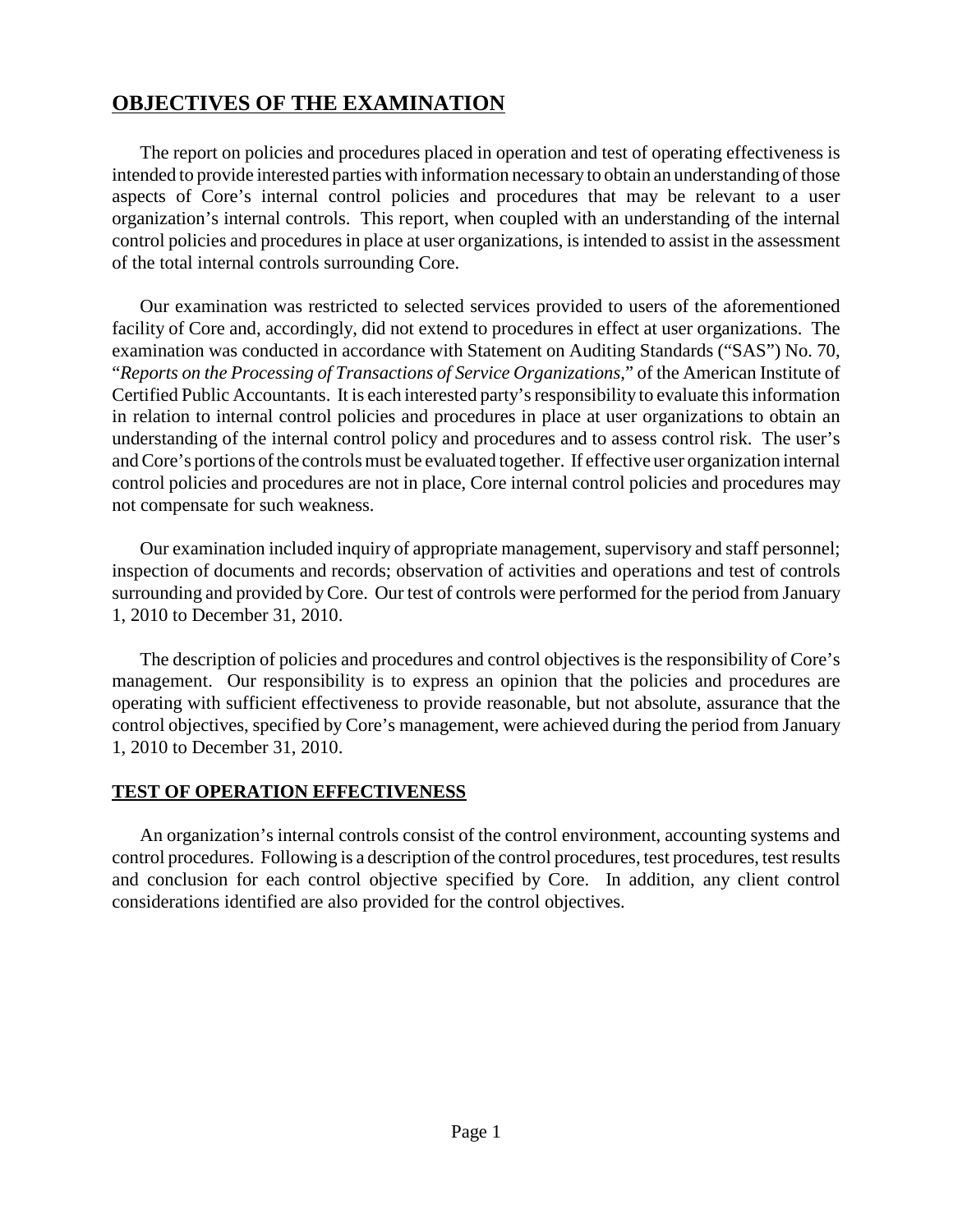#### **USER CONTROL CONSIDERATIONS**

Core Administrative Services, Inc.'s applications were designed with the assumption that certain controls would be implemented by user organizations. In certain situations, the application of specific controls at user organizations is necessary to achieve certain control objectives included in this report.

This section describes other internal control structure policies and procedures that should be in operation at user organizations to complement the control structure policies and procedures at Core Administrative Services, Inc. User auditors should consider whether the following policies and procedures have been placed in operation at user organizations:

- Policies and procedures to ensure that changes to processing options are appropriately authorized, implemented and approved.
- Policies and procedures to ensure transactions are appropriatelyauthorized, complete and accurate.
- Policies and procedures to ensure that erroneous input data are corrected and resubmitted.
- Policies and procedures to ensure that output reports are reviewed by appropriate users for completeness and accuracy.
- Policies and procedures to ensure that output received from Core Administrative Services, Inc. are routinely reconciled to relevant control totals.

The list of user organization control considerations presented above is not a comprehensive list of all internal control structure policies and procedures that should be employed by user organizations. Other internal control structure policies and procedures may be required at user organizations.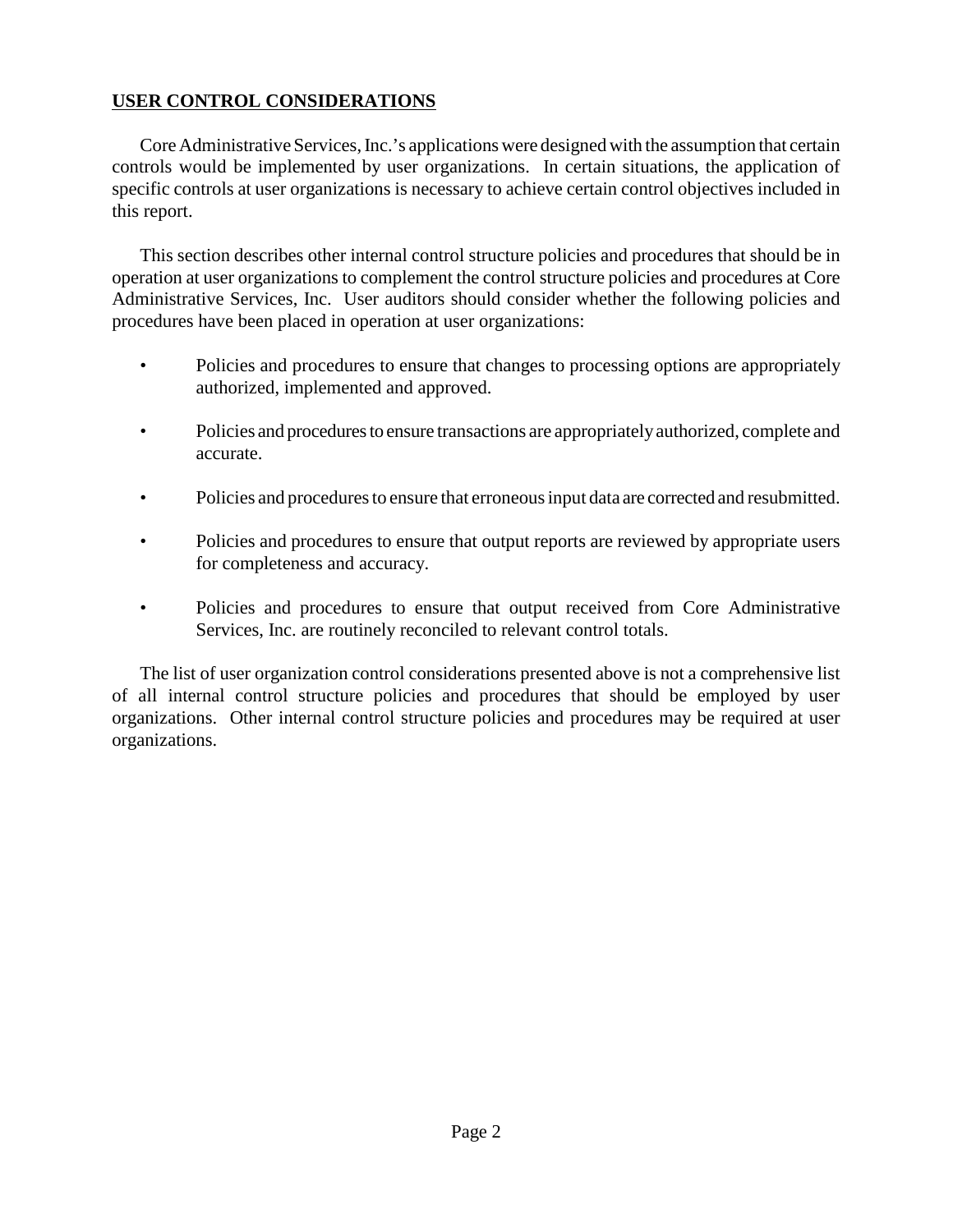# **Section III**

# **Control Objectives, Control Descriptions, Test of Operating Results of Testing**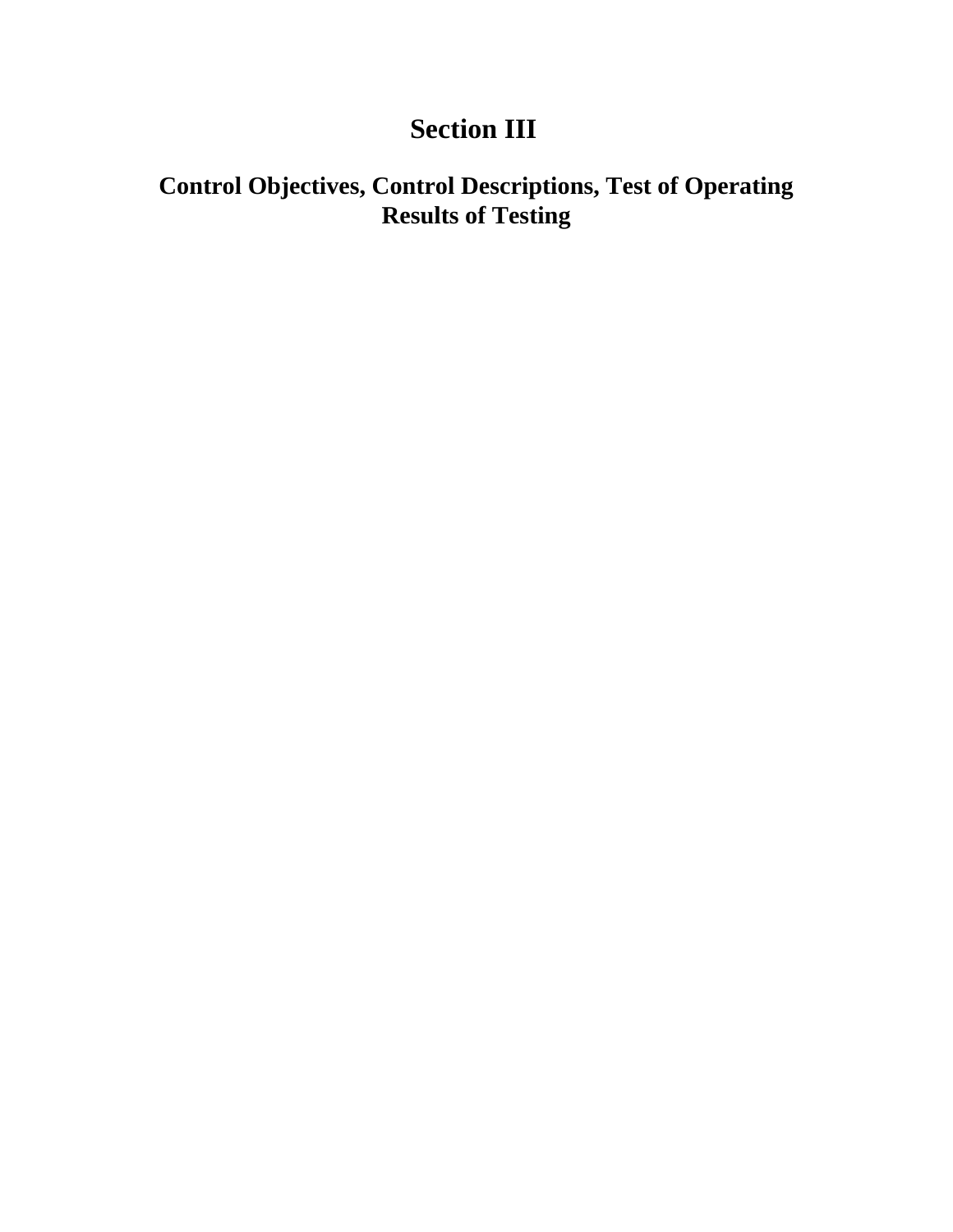#### **ORGANIZATION AND ADMINISTRATION**

#### **Control Objectives**

The organizational control policies and procedures are designed to assure:

- Adequate supervision of personnel and adherence to control procedures.
- Separation of related duties.
- Employee performance is monitored and appropriate corrective action taken.
- Employees are well informed regarding the industry and their position responsibilities.

#### **Control Procedures**

Control procedures employed by Core include:

- Supervisory positions and approval levels exist within the operational component of Core to provide adequate supervisory control of operations.
- Duties relating to computer operations, check authorization, check issuance and account reconciliation are adequately segregated.
- Employment applications are reviewed, references are checked and interviews are held with employment candidates to assure that they are qualified to perform the positions' duties.
- Each employee's performance is monitored on an on-going basis, remedial action is taken when appropriate. Each employee is also given an annual performance appraisal by an immediate supervisor.
- Employees participate in company and department education programs. Where appropriate, employees attend industry training programs to remain current in the industry.
- Core currently uses the Eldorado (ECI) software program. Core continually reviews and updates, as needed, both software and hardware to maintain high quality client service.
- Employees, log on codes and passwords are deactivated upon termination.
- When hired, the employee signs that they had received the employee's handbook and this signed form becomes a permanent record in their personnel file.
- When hired, the employee signs a form stating that they have received a copy of the employee handbook and this signed form becomes a permanent record in their personnel file.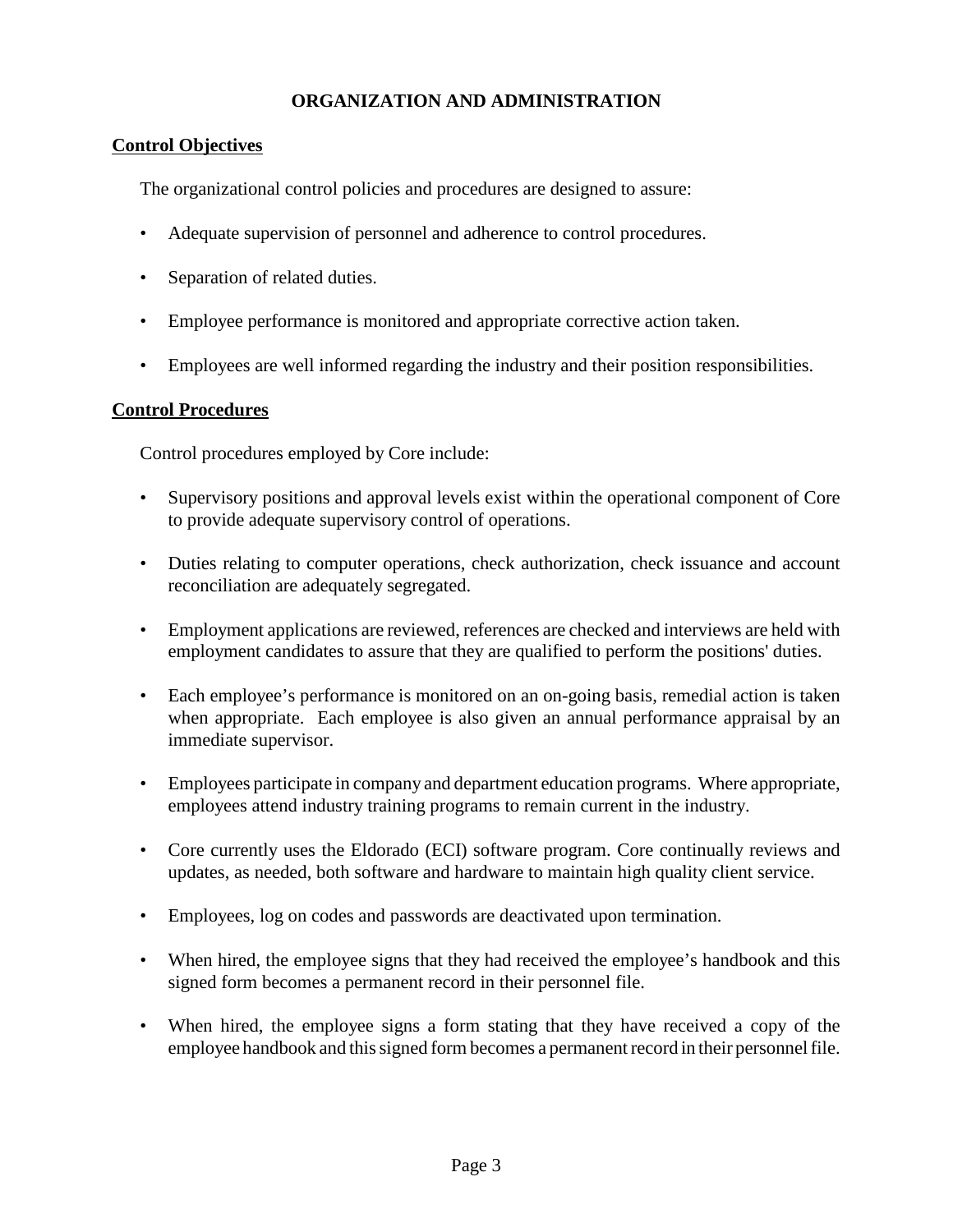**•** New applicants are required to complete an employment application form in order to be eligible for employment.

## **Test Procedures**

The following tests of organizational policies and procedures were performed:

- Reviewed the organization charts and management's supervisory procedures.
- Reviewed the employee's confidentiality signoff sheet and the employee handbook signoff sheet located in the employee's personnel file.
- Evaluated separation of duties through observation, and inquiries of management and employees.
- Evaluated personnel procedures and practices to assure that recruiting, training and retention activities are consistently performed.
- Through inquiries with management and reviewed personnel files to confirmed that reference checks and criminal background checks are performed on new employees.
- Reviewed training procedures through inquiries with appropriate personnel.
- Evaluated the information systems' plans for consistency with corporate objectives through inquiries of information systems' staff and testing of the system through observation.
- Tested the activity status of a sample of terminated employees' log on codes and passwords.
- Determined whether there is adequate segregation of duties between software, modification request, approval, development and production implementation.
- Reviewed HIPAA training documentation to verify employees have received their required HIPAA training.
- Reviewed a sample of personnel files to verify that new employees had a criminal background check.
- Reviewed a sample of personnel files to verify the existence of an employee signed form for the receipt of an employee handbook.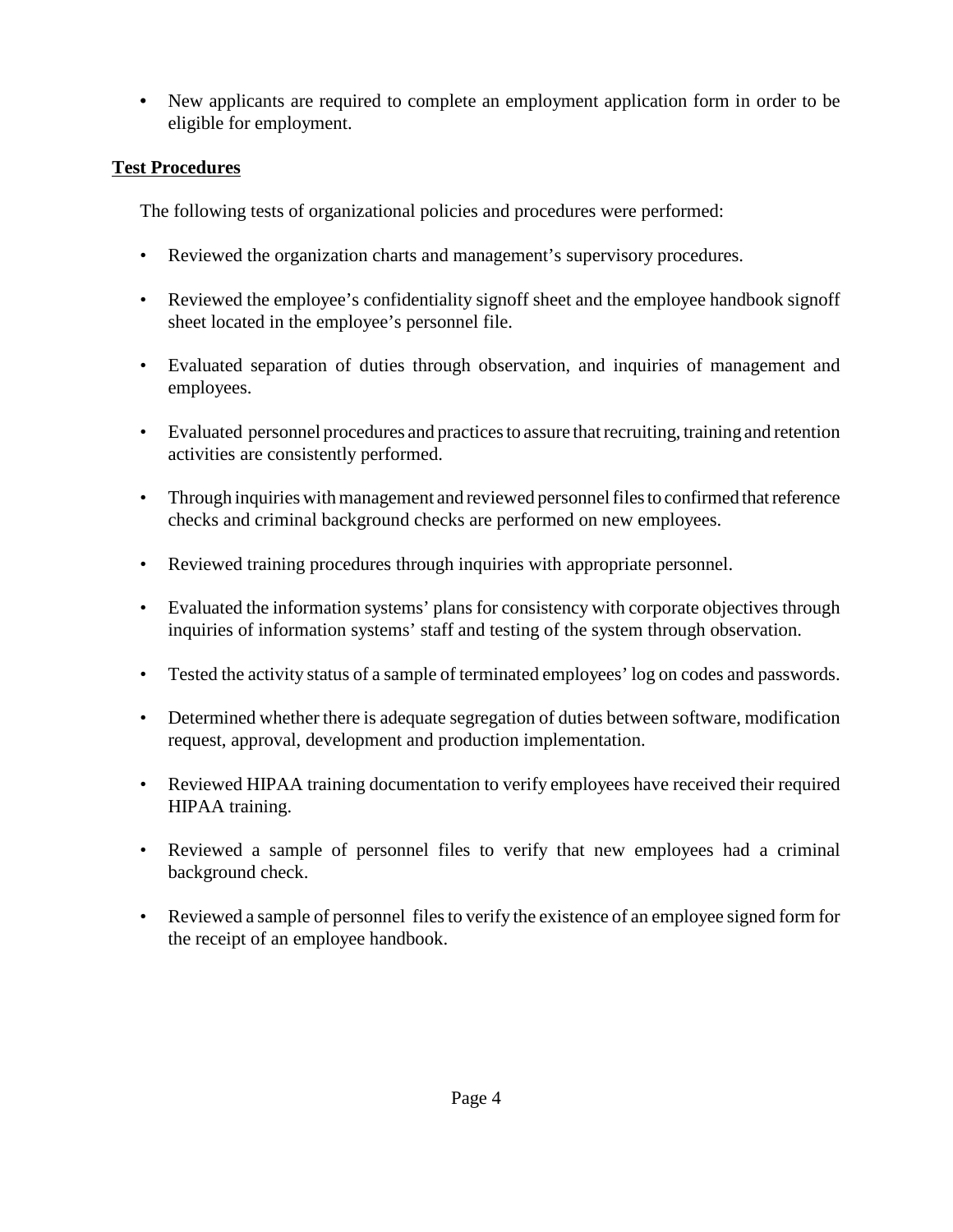### **Test Results**

The control procedures outlined above and on the previous pages were in effect and were sufficient to provide reasonable assurance that the control objectives were met during the period from January1, 2010 to December 31, 2010.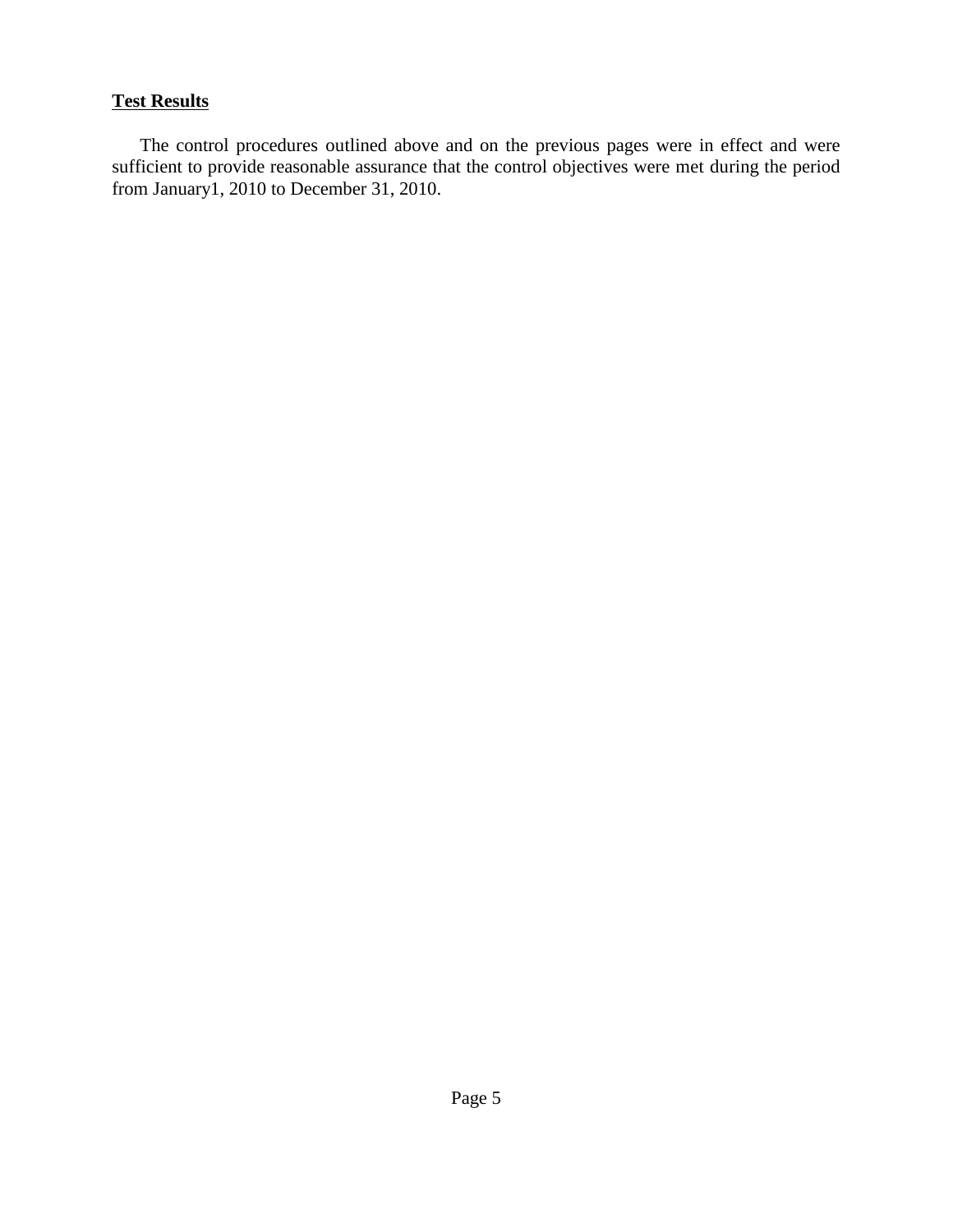### **COMPUTER OPERATIONS**

## **Control Objectives**

Computer operations control policies and procedures assure:

- Adequate adherence to control procedures.
- Reasonable assurance the operating system and software program development and maintenance is properly authorized, tested and approved prior to implementation.
- Appropriate offsite backup storage.

#### **Control Procedures**

Control procedures employed by Core include:

- Operational procedures are kept current by the operations staff.
- There is an audit trail feature on the system and is reviewed on a periodic basis.
- Application program development and testing is performed on the system that is separate from production.
- Changes to the system software are tested in a test environment before they are released for use on client transactions.
- The software package has an automatic logoff feature.
- Procedures are reviewed and periodically updated as needed.
- Formal backup procedures have been developed and implemented to assure backup of information is properly maintained, protected and kept current.
- Passwords are changed every 42 days for access to system applications.
- Copies of programs and backup materials are stored off-site server and a disaster recovery plan is in place.
- Internet firewalls and Secure Socket Layer (SSL) settings are configured to protect internal network and to encrypt transmissions across the Internet.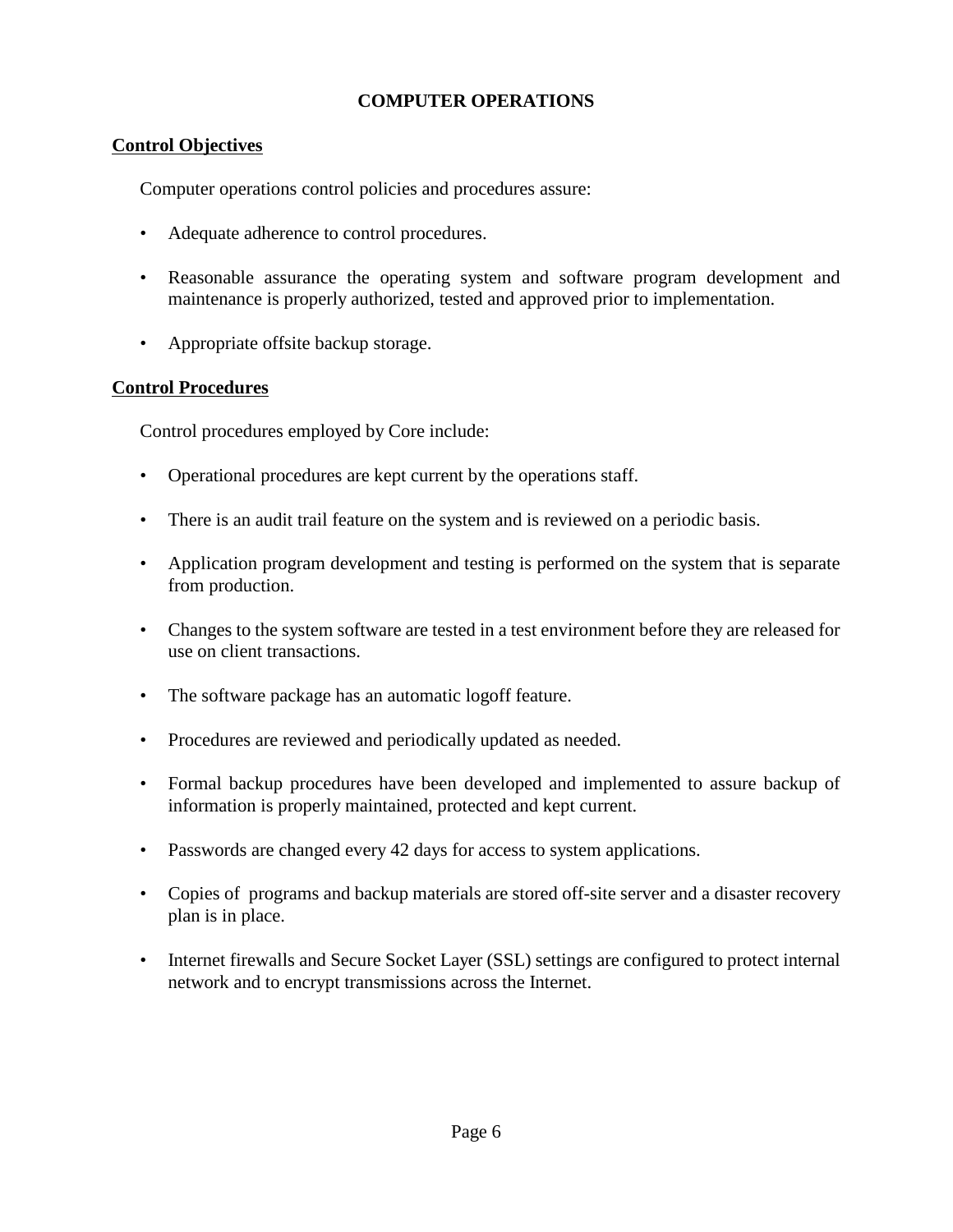## **Test Procedures**

The following tests of computer operation controls were performed:

- Evaluated operations procedures and obtained assurance that control practices are consistently performed.
- Discussed with appropriate personnel the policies and procedures for implementing changes to current and new system software.
- Reviewed the database where the participant's web site passwords are stored to verify that participant passwords are encrypted.
- Reviewed the backup procedures and obtained assurance that critical information is properly maintained, protected and kept current on an off-site server.
- Discussed with appropriate personnel to verify that changes in the system's configuration are approved before changes are released into production.
- Discussed with appropriate personnel and obtained assurance that the programmer does not have access to the production portion of the system.
- Scanned the online Windows 2003 settings for evidence users are given a unique ID.
- Discussed with appropriate personnel that programmers do not have access to the payment file.
- Observed Core's web site, noting SSL technology is used and is forced.
- Discussed with personnel and reviewed system edits to verify the system has an audit trail and that it is reviewed on a periodic basis.
- Reviewed access of users to special privileged commands for appropriateness.
- Reviewed the use of anti-virus software.
- Reviewed e-mail scanning process to verify that employee's e-mails and attachments are scanned for viruses.
- Through discussion with appropriate personnel and reviewed system setup, verified that the following password controls have been appropriately configured:
	- Passwords are encrypted when stored,
	- Passwords are user maintainable,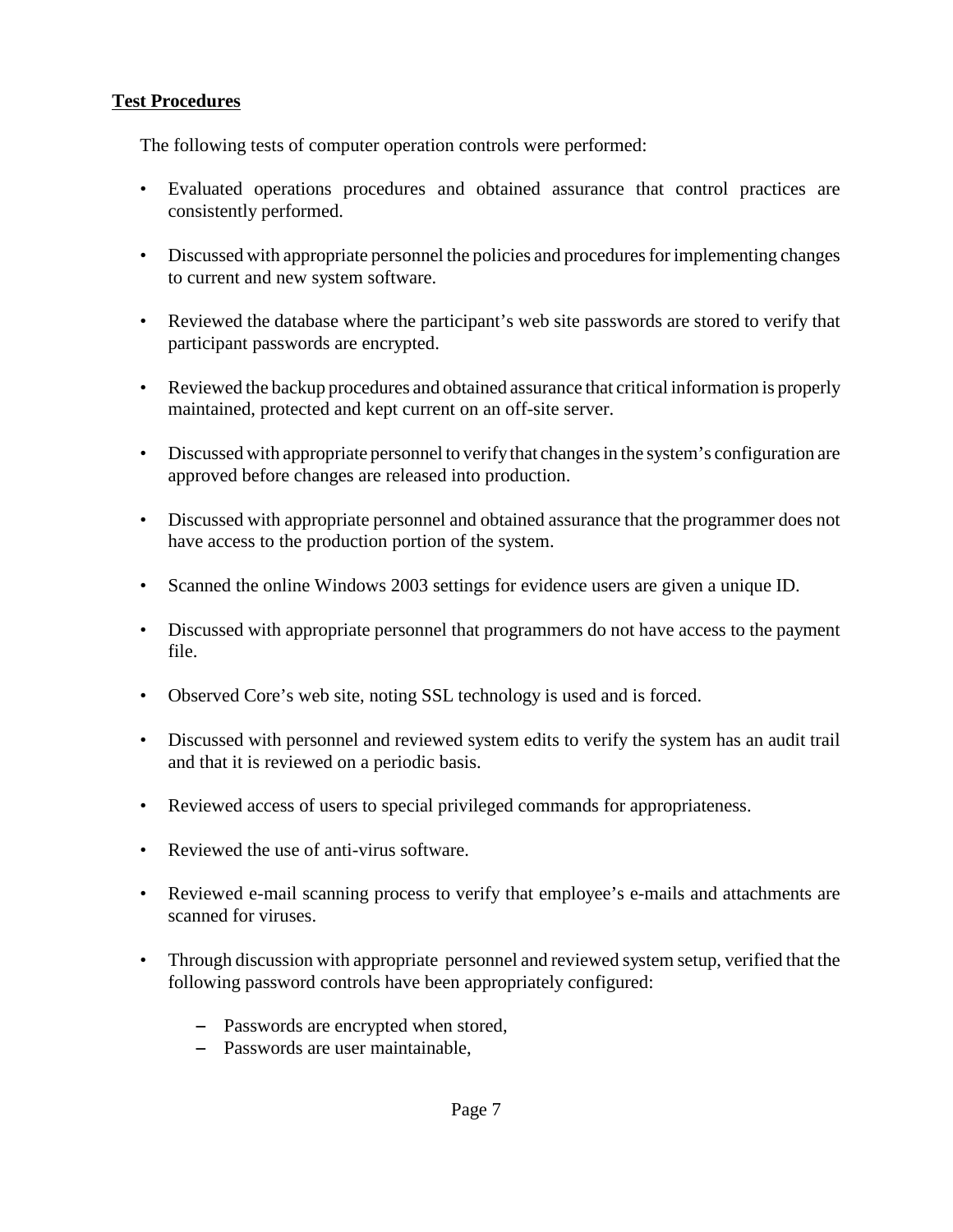- Passwords are revoked after five invalid attempts,
- Passwords are not displayed on the system screens,
- $-$  Passwords expire after 42 days and
- $-$  Password length is minimum of 7 alphanumeric characters.
- Reviewed the automatic logoff feature, ensuring that the logoff time is reasonable.
- Reviewed backup logs to verify backup procedures are being performed.
- Reviewed the disaster recovery plan.
- Discussed with appropriate personnel and reviewed a sample of system logs to verify that violation reports are reviewed on a periodic basis and to verify that the firewall is operating appropriately.
- Discussed with personnel that changes to the firewall and router rules are appropriate.
- Discussed with appropriate personnel to verify that employee's can not load unapproved software programs.
- Reviewed server patch listing to verify servers have been updated.

#### **Test Results**

The control procedures outlined above and on the previous pages were in effect and were sufficient to provide reasonable assurance that the control objectives were met during the period from January1, 2010 to December 31, 2010.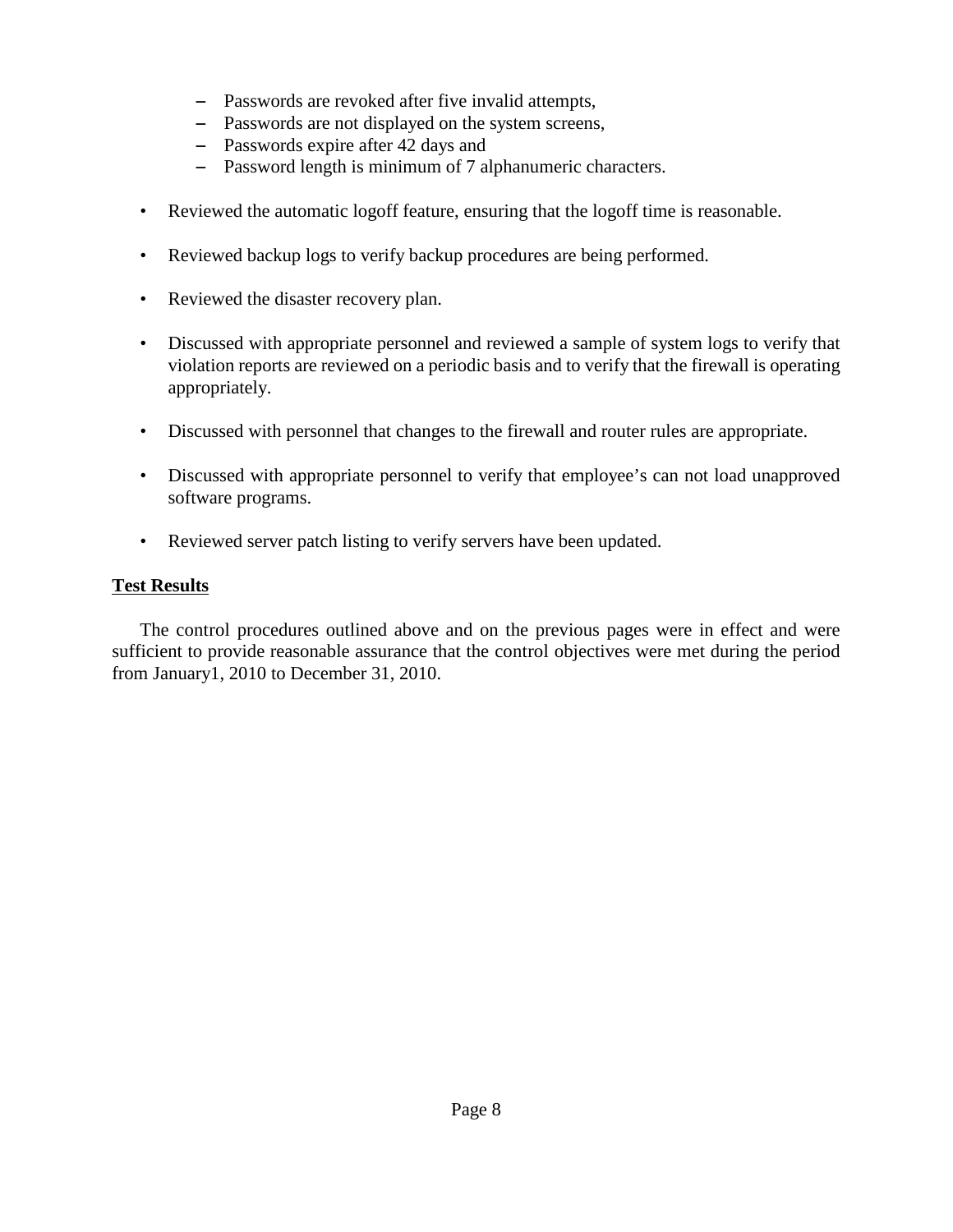## **PHYSICAL SECURITY AND ENVIRONMENTAL CONTROL**

## **Control Objectives**

Physical security and environmental control's policies and procedures assure:

- Controlled access to the corporate offices.
- Employee safety and the protection of Core resources.
- Reasonable assurance that physical access to the processing center and operation of the computer and related processing equipment is limited to authorized personnel.

## **Control Procedures**

Control procedures employed by Core include:

- Physical access to the building is monitored and controlled by a receptionist or number key pad locks during normal business hours. After normal business hours, doors to sensitive areas within the building are locked and are protected by an alarm system.
- Core's offices are protected by fire extinguishers and fire sensors.
- The check printer is secured.
- The computer room is kept locked and only authorized personnel are issued the key.

## **Test Procedures**

The following tests of physical and environmental controls were performed:

- Reviewed the security control policies and procedures and obtained assurance that access to Core's resources are appropriately restricted.
- Observed the check printer cartridge is kept locked when not in use.
- Reviewed the environmental protection controls to assure that they are tested and maintained.
- Confirmed the existence of fire extinguishers and fire sensors through observation.
- Confirmed through observation that the computer room access was limited to only authorized personnel.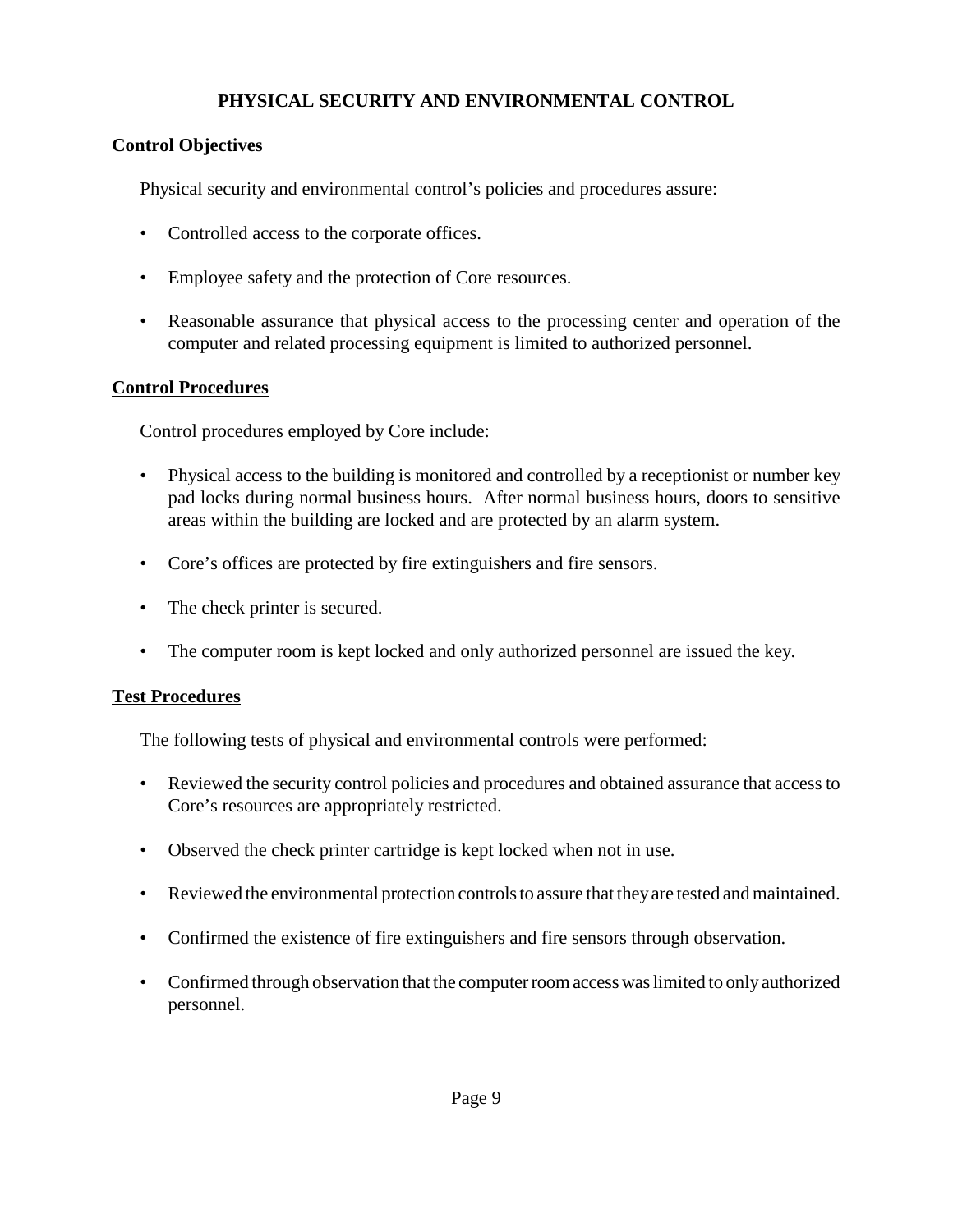- Reviewed selected individuals with access to the computer room and determined whether access was appropriate based on the individual's job responsibilities.
- Observed that the computer room has separate air conditioning system.
- The uninterruptible power supply is on a self testing basis.
- Observed the key pad system in use.
- Confirmed with management that key pad codes are changed on a random and on an as needed basis.

#### **Test Results**

The control procedures outlined above and on the previous pages were in effect and were sufficient to provide reasonable assurance that the control objectives were met during the period from January1, 2010 to December 31, 2010.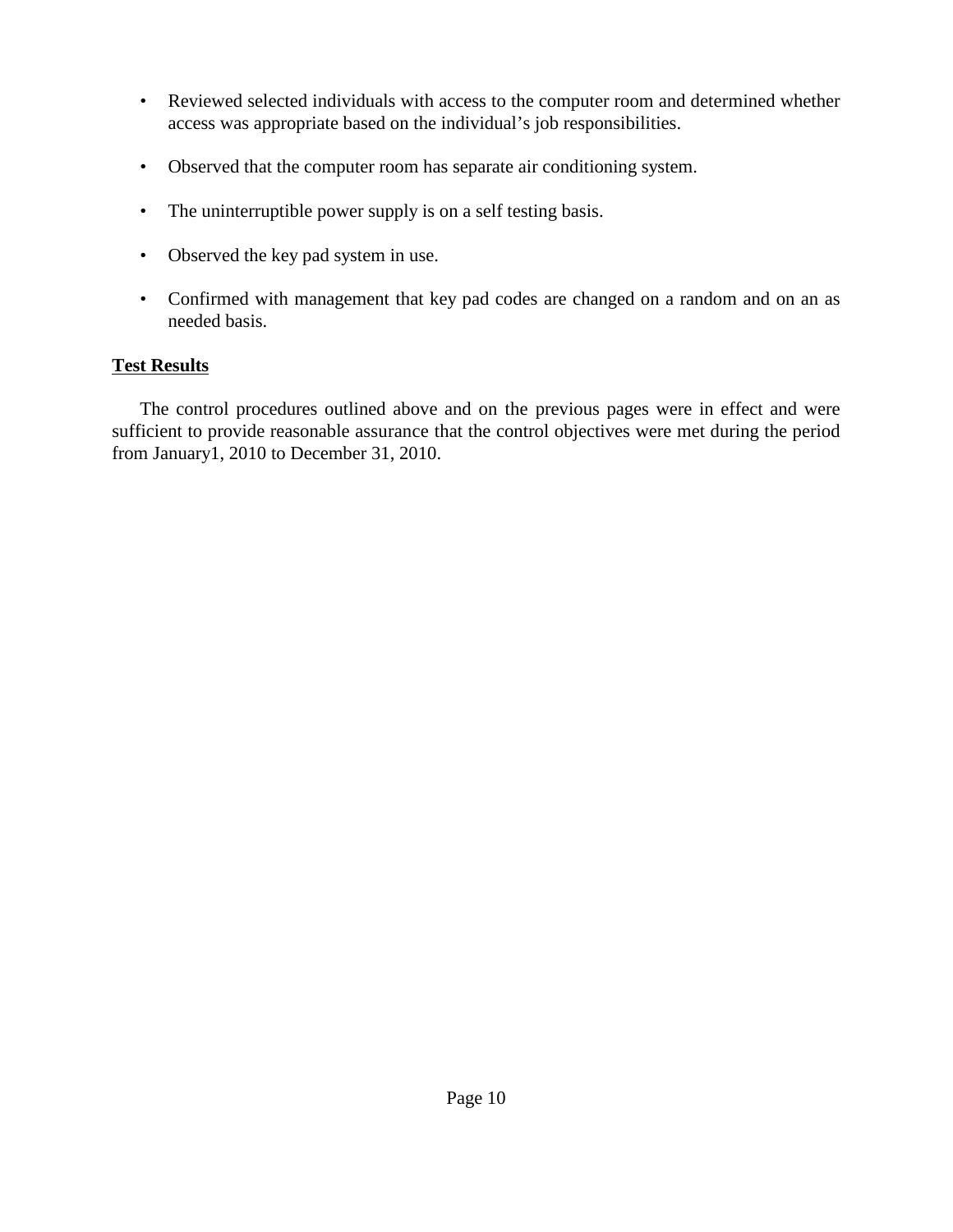## **PROVIDER FILE MAINTENANCE**

## **Control Objectives**

Provider file maintenance control procedures provide assurance that:

- Provider file additions are to be made promptly and information is to be accurate.
- Access to the system for purposes of adding or correcting information in the provider file system is limited to the provider file clerks. These individuals shall not have access to claim processing or eligibility portions of the system.

### **Control Procedures**

Control procedures employed by Core include:

- Provider file clerks add providers to the file based on data provided on the claim forms. Physician names, addresses and tax ID number changes are made in the system by the provider file clerk as received from providers and claim department personnel.
- Access to the provider maintenance screens in the system is protected by a user ID and a blind password. The user ID that is assigned to provider maintenance clerks limits access to the provider maintenance screens.
- Access to provider file maintenance screens is denied by adjuster ID limitation to those who have access to the claim processing, eligibility maintenance and data entry portions of the system.
- On-line edits help ensure provider data is entered accurately and completely.
- Any additions or changes to provider information (e.g. address, tax identification number, etc.) are sent to the Provider File Maintenance Department.
- The provider file clerk sends and receives W-9s for all providers that are not affiliated with a Preferred Provider Organization.

## **Test Procedures**

The following tests of the provider file maintenance were performed:

- **•** Reviewed documents in the files for requests to change provider information.
- Obtained assurance through observation of the provider file clerk that the access was limited to the provider file maintenance screens.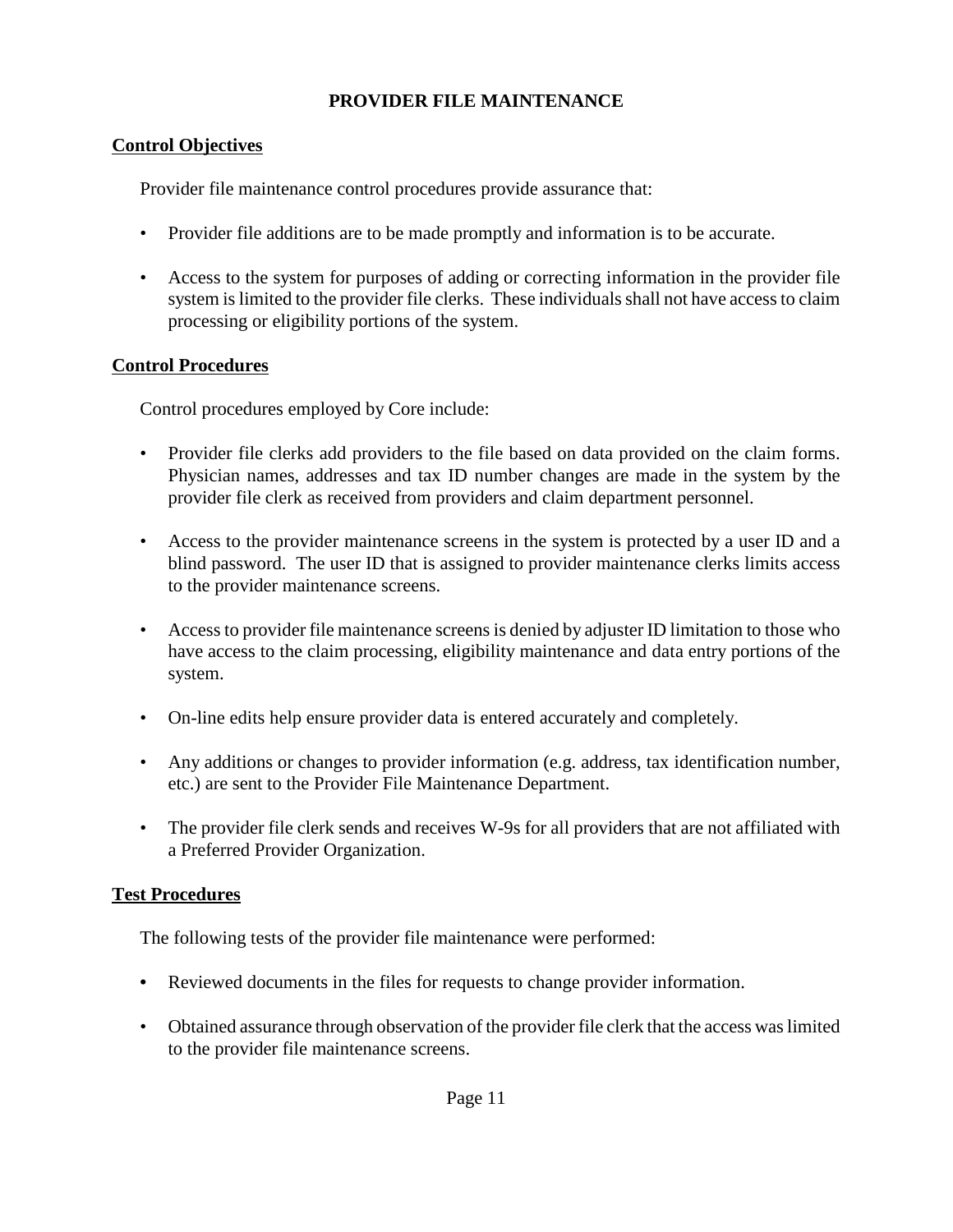- The Core provider maintenance employee was observed in an attempt to access the eligibility and claim processing screens using their operator codes and passwords.
- Five Core employees were asked to access the provider maintenance file screens using their operator codes and passwords.
- Interviewed employees whose position's responsibilities related to the provider file maintenance activity.
- Obtained a selected sample of non-PPO providers to verify that W-9 forms are received prior to payment.
- Submitted a test transaction with incomplete provider information and noted that the system edit required provider information be entered completely.
- Performed a walk-through of the fee schedule loading process and reviewed confirmation of audits to verify PPO network information is loaded correctly and is audited after loading into the system.

## **Test Results**

The control procedures outlined above and on the previous pages were in effect and were sufficient to provide reasonable assurance that the control objectives were met during the period from January1, 2010 to December 31, 2010.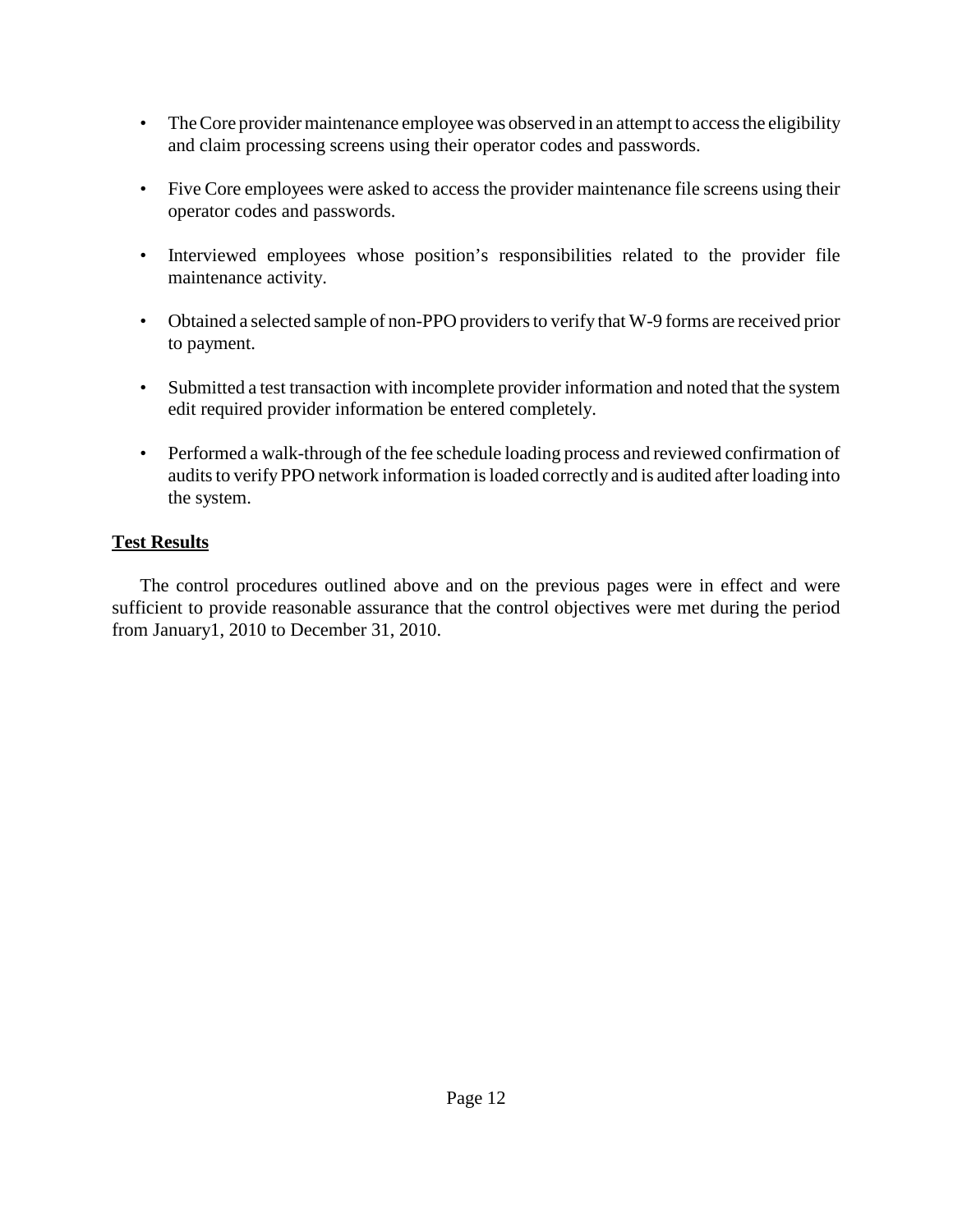## **ENROLLMENT FILE MAINTENANCE AND CLIENT SET-UP**

## **Control Objectives**

Enrollment file maintenance control procedures provide assurance that:

- Client eligibility records are to be maintained on a current and accurate basis.
- COBRA notices are mailed promptly; eligibility and premiums are properly monitored.
- Access to the system for purposes of maintaining the eligibility system is limited to eligibility clerks and supervisors. Those individuals shall not have access to claim processing or provider maintenance portions of the system.

## **Control Procedures**

Control procedures employed by Core include:

- Each report of a new entrant, termination or change in coverage is recorded in the system promptly. Each transaction is audited for accuracy prior to preparation of ID cards.
- Clients receive monthly eligibility listing and listed monthly billings which are used to confirm coverage.
- As clients report terminations, the Eligibility Department forwards this information to the COBRA department where the enrollment material and instructions are prepared and mailed. If COBRA enrollment material is returned, the COBRA participant data is entered into the system and premium statements are mailed on a monthly basis. If enrollment material or premium is not received, the participant is terminated from coverage.
- When COBRA eligibility expires, the participant is notified and the eligibility record is updated.
- On-line edits help ensure eligibility data is entered accurately, completely and that the participant is eligible for services on the date of service.
- For new groups, the client must sign-off on the Schedule of Plan Description (SPD) to verify that the SPD is correct before any claim payment is generated.
- Access to the eligibility maintenance screens in the system is protected by a user ID and a blind password. The user ID that is assigned to eligibility maintenance clerks is limited to the eligibility maintenance screens.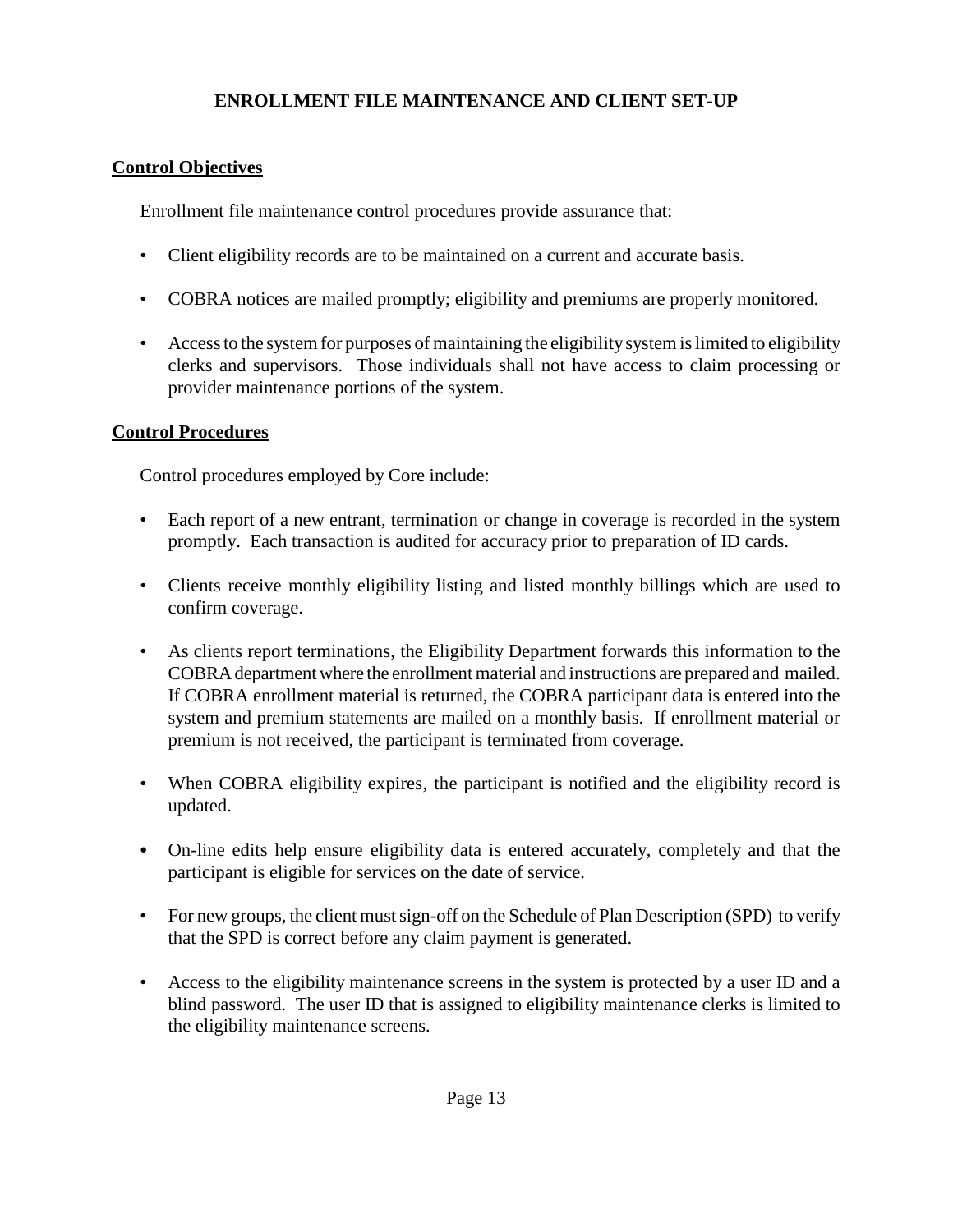- Access to eligibility maintenance screens is denied by user ID limitation to those who have access to the claim processing, provider maintenance and data entry portions of the system.
- The employee responsible for the new plan implementation tests system parameters for new clients to ensure that data is processed correctly and in accordance with client specifications.

## **Test Procedures**

The following tests of the enrollment file maintenance were performed:

- The eligibility employee was observed in their attempt to access the provider and claim processing screens using their operator codes and passwords.
- Five Core employees were asked to access the enrollment file maintenance screens using their user log-on codes and blind passwords.
- Verified, through observation that COBRA checks were deposited on the same day that there were received.
- Obtained assurance, through discussion, that new plan parameters are tested and approved prior to releasing into the production side of the system.
- Inspected a sample of COBRA participants and noted that enrollments were generated based upon qualifying events.
- Inspected a sample of Plan participants and noted that a valid enrollment form was received for each participant.
- Reviewed sample service agreements to verify that they are signed by the plan sponsor.
- Observed Core's enrollment web site noting SSL technology is being used.
- Scanned signed copies of the SPD's sign-off sheet or email from the client to verify that the client approved the SPD.
- Traced a sample of hours worked for Taft-Hartley groups from the employer's payroll report to the CAT-Taft system then to the ECI claim system to verify eligibility was entered correctly and hours worked were in agreement with the employer statement.
- Submitted a test transaction with incomplete member information and noted that the system edit appropriately denied payment as member was invalid.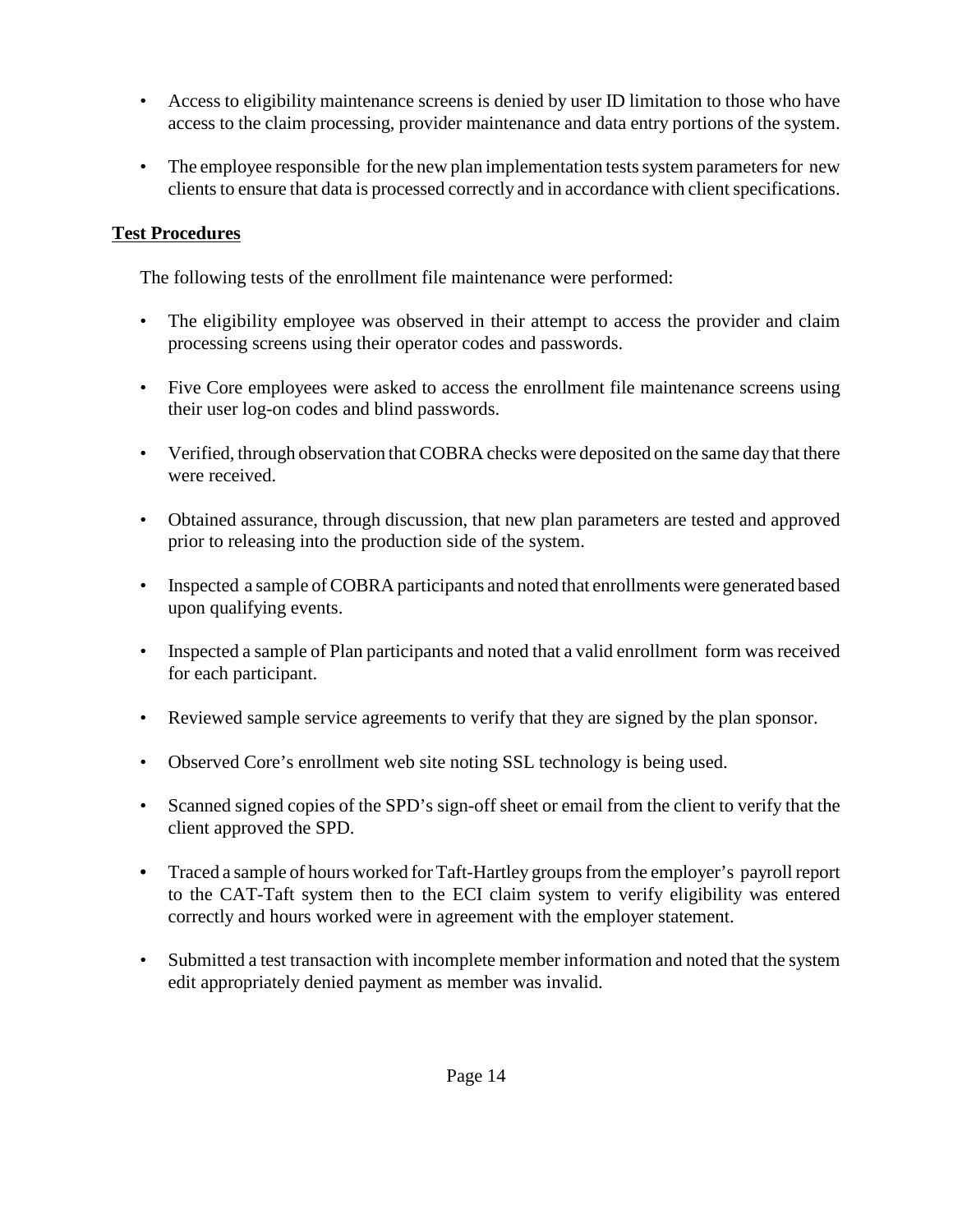Obtained assurance through discussion that eligibility clerks cannot change participant address over the telephone. All changes must be in writing.

## **Test Results**

The control procedures outlined above and on the previous pages were in effect and were sufficient to provide reasonable assurance that the control objectives were met during the period from January1, 2010 to December 31, 2010.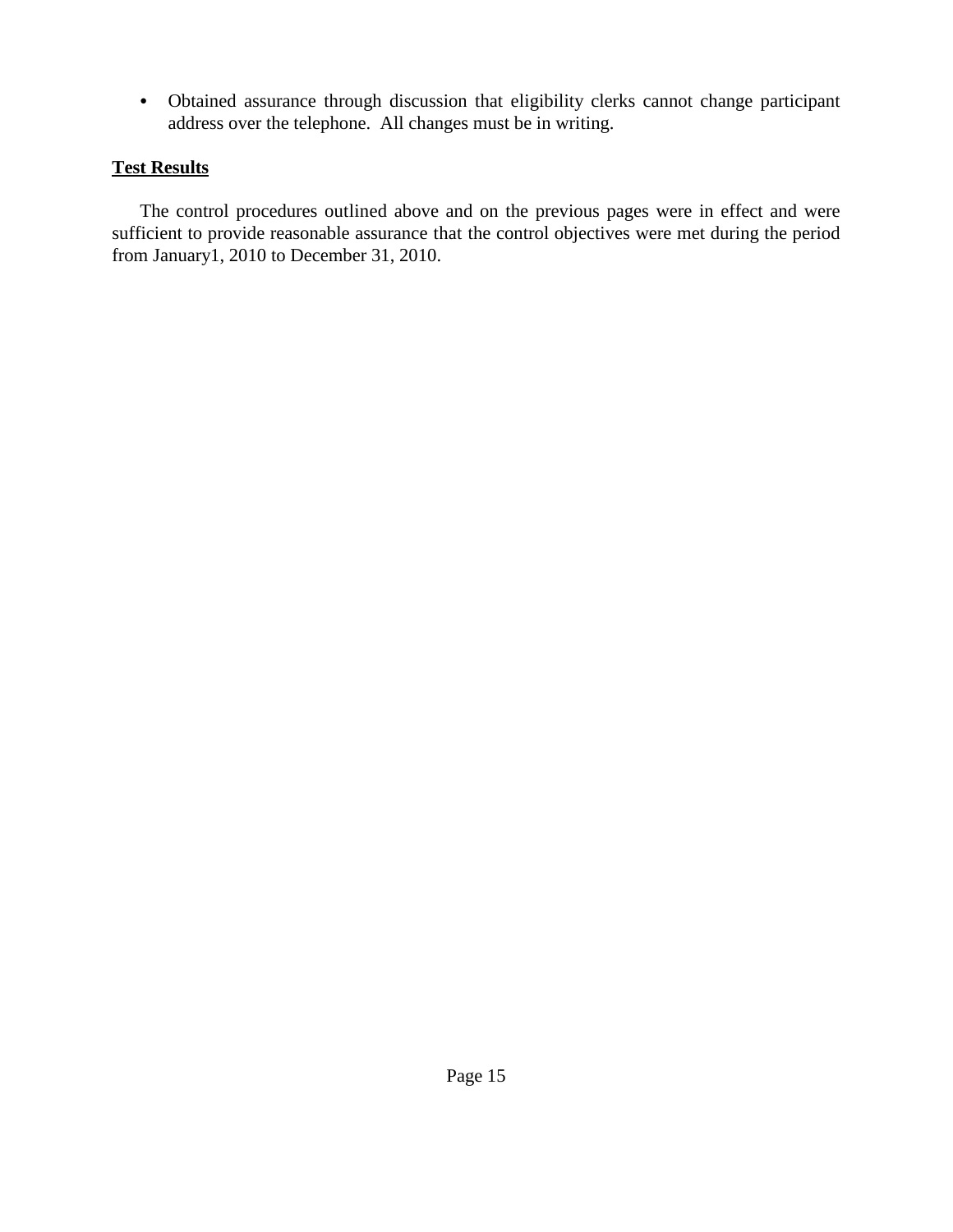## **CLAIM PROCESSING**

## **Control Objectives**

Control policies and procedures assure that:

- Valid claims are processed accurately and promptly. In this regard the following standards have been adopted:
	- At least 98% of all claims shall be processed for the correct payment amount and payment made to the correct payee.
	- The magnitude of payment accuracy shall be no less than 99% measured as the sum of the payments made correctly over the sum of all payments made.
	- 85% of clean claims shall be processed within 14 calendar days of the receipt of all necessary claim information.
	- Every reasonable effort shall be made to recover overpayments and to issue subsequent payments if claims are initially underpaid.
- Access to the claim processing system shall be limited to the individuals in the claims department.

## **Control Procedures**

Control procedures employed by Core include:

- If adjustment is performed, the original claim is retrieved from the claims history database and is updated to reflect the correct information. At this time, the system assigns a unique document control number to the adjusted claim.
- Group edits in the ECI system ensures an enrollee is assigned to a valid group and assist in determining benefit levels associated with the group.
- The Vice President of Claims monitor results of Internal Audit activity and assist the training manager in the design of training activity to correct identified examiner deficiencies.
	- Based on accuracy, length of employment, experience and knowledge of medical terms, examiners are assigned authorization limits above which a supervisory review must be made prior to releasing claim payments.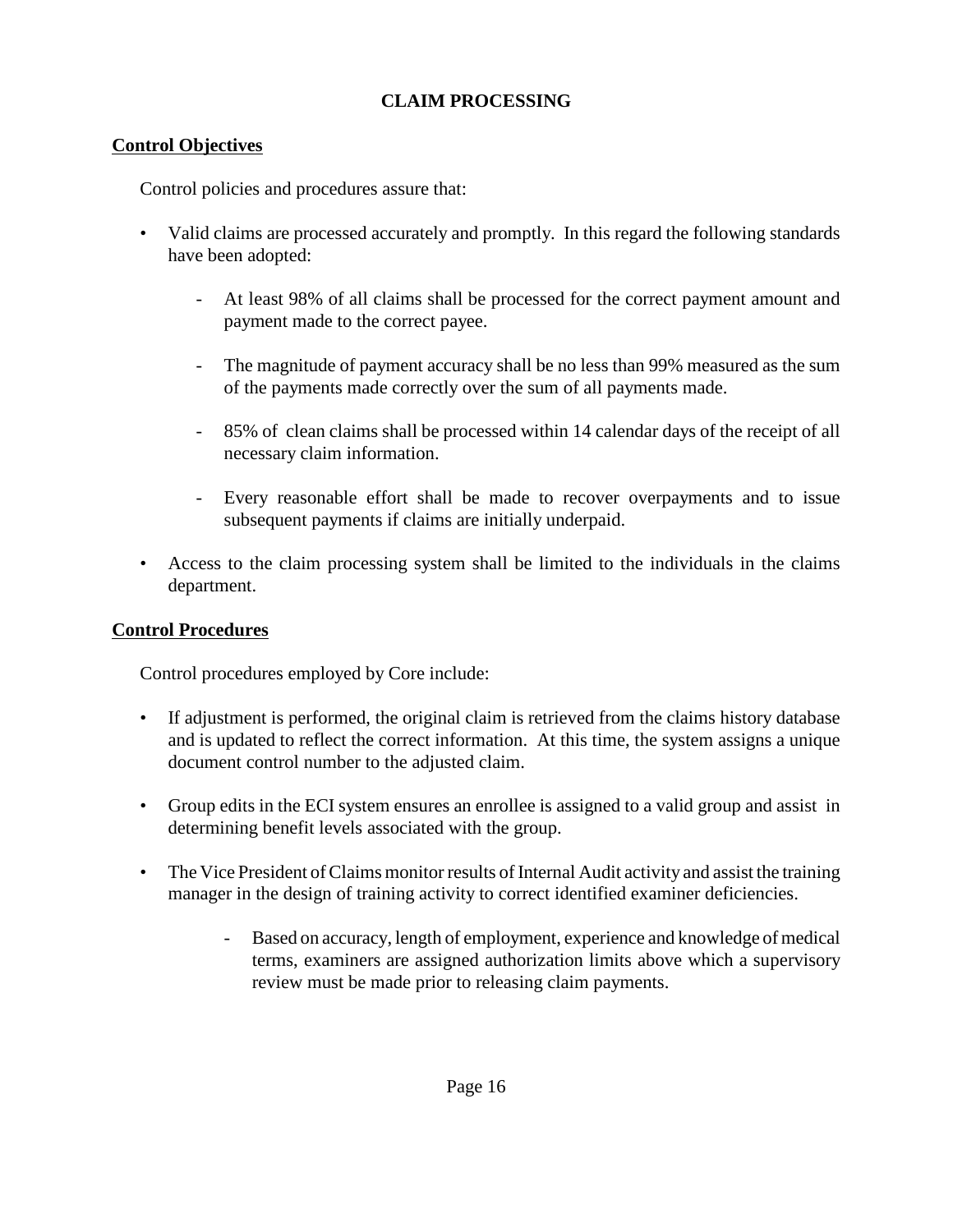- The Vice President of Claims review all claims in excess of the authorization limit.
- The Vice President of Claims perform random audits on 2 claims per day, per examiner. The Vice President of Claims sends the errors to the claim examiner to review and initiate corrective action, if necessary. If the claim examiner disagrees with the error, a rebuttal is sent to the Vice President of Claims for resolution.
- Each claim examiner is assigned an user ID and a password. The combination of these codes:(1) permits accessto the claims processing screen,(2) defines the processor's authority limit and (3) records the processor's name on all claims processed.
	- Passwords for individuals not in the claim department will not provide access to the claim processing portion of the system. Claim examiners cannot use their passwords to access other parts of the system for other than "read only" purposes.
- Refunds are to be credited to the appropriate claim and the refund check is to be mailed to the client for reimbursement. A copy of the check goes to the Vice President of Claims and the original check goes to the Accounting Department.
- The inventory of paper claims received by the Claim Department are monitored to ensure complete and timely processing.
- Claims are priced programmatically at appropriate amounts.
- Procedure edits ensure a procedure is valid for payment based upon the participant history.
- The mail personnel batch the claims and correspondence from providers, members and plan sponsors by day. Claims are then sorted by received date and processed on a first-in, first-out (FIFO) basis.
- All correspondence received from providers, members and plan sponsors is date stamped by mailroom personnel.
- Reinsurers are notified when a participant has reached fifty percent of their stop-loss deductible.

## **Test Procedures**

The following tests of the claim processing system were performed: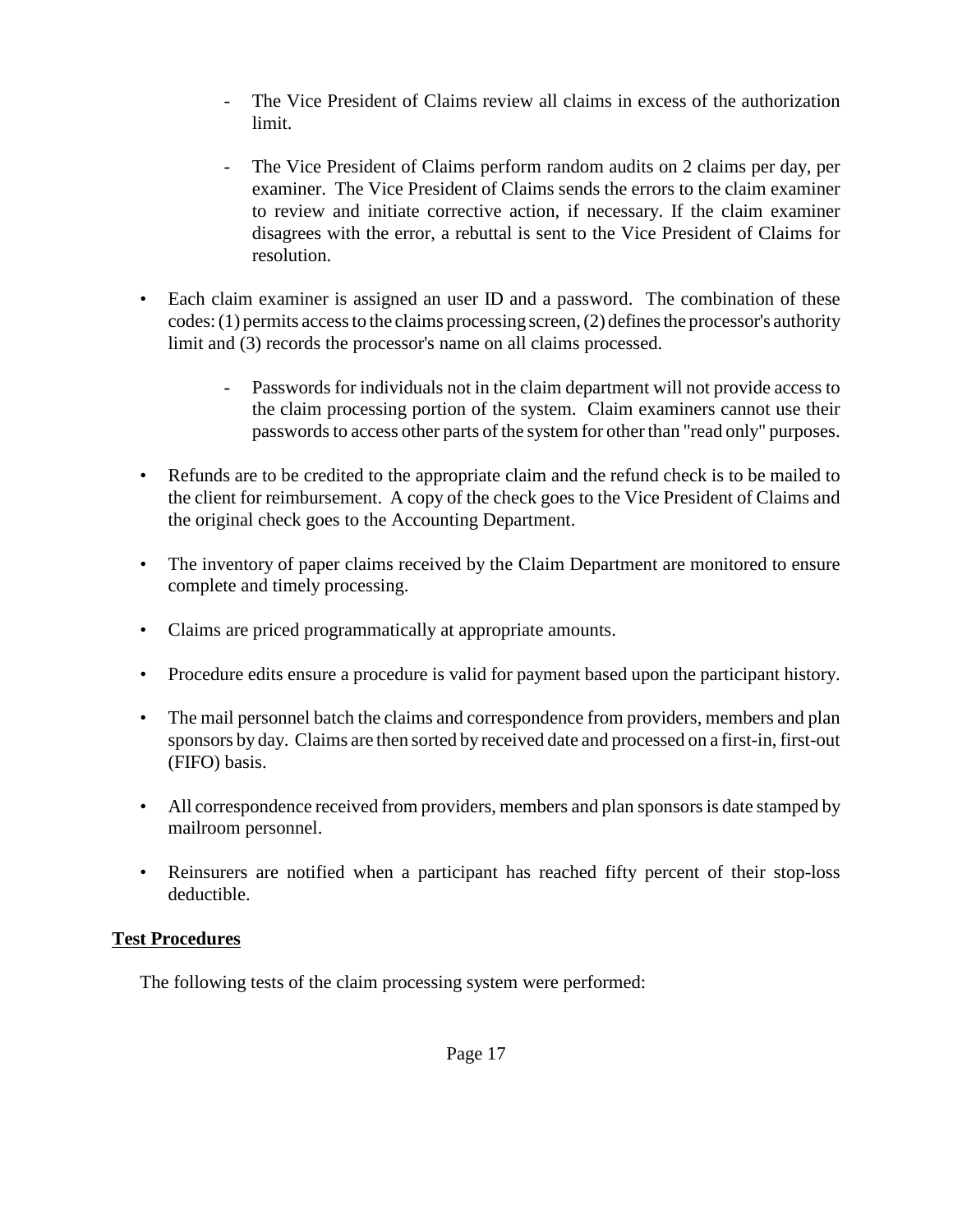- 211 claims processed by Core during the January 1, 2010 to December 31, 2010 were randomly selected. Each claim was reprocessed to measure payment accuracy and elapsed time was measured.
- Procedures of the internal audit function were evaluated through inquiries of supervisory staff and the internal audit staff.
- Traced sample of flex enrollment forms to the claim system to verify information was entered correctly and beginning balances were in agreement.
- Reviewed enrollment forms to verify the client employees are required to fill out the flex enrollment forms.
- Scanned a selection of paper flex claims for evidence that flex claims submitted have either an itemized bill or paper receipt for reimbursement.
- Scanned a selected of paper flex claims for evidence that the spending account form is signed and dated.
- Authorization procedures were evaluated by reviewing documents in the files and interviewing supervisory staff.
- Using the Core password, three fictitious passwords were randomly selected and three attempts were made to access the computer system.
- Reviewed the ECI notes for documentation related to the claims selected for review.
- Observed mail personnel batch assignments on a FIFO basis.
- Traced a sample of refund checks from the copy of refund check to the claim system and noting the claim was credited for the appropriate amount and checks traced to the deposit slip.
- To determine the adequacy of the claim processing system, we processed fictitious claims on Core's system. The processing of fictitious claims included:
	- Duplicate claim,
	- Claim without other carrier's payment,
	- Claim with invalid CPT code,
	- Claim with date of service after received date and
	- Claim processed on a terminated group.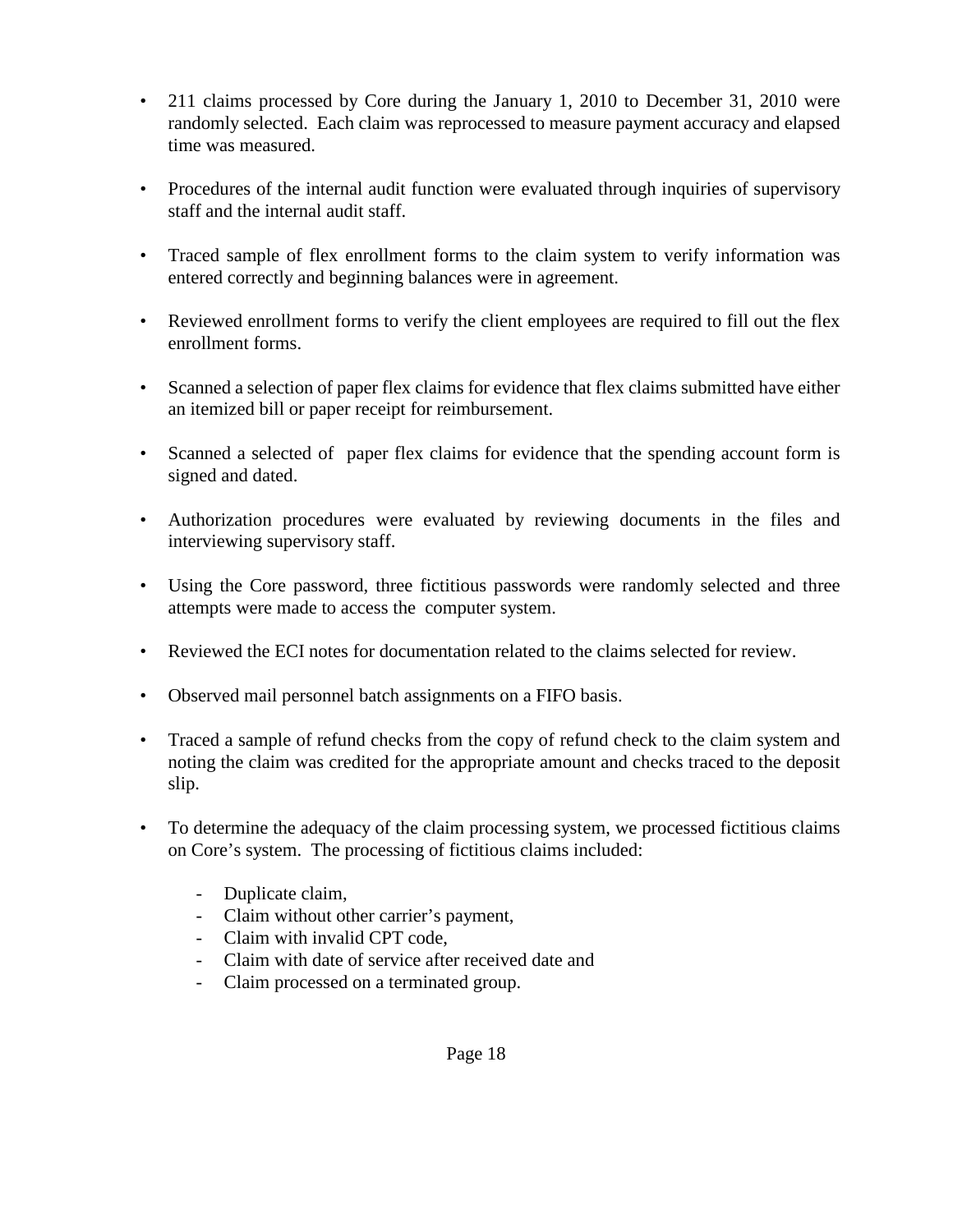- Observed personnel date stamping correspondence.
- Four claim examiners were observed in their attempt to access the eligibility and provider screens using their operator codes and password.
- Two Core employees were asked to access the claim processing screens using their operator codes and passwords.
- Traced a sample of claims in the claim selection to the participant stop-loss file notification to verify that the reinsurance carrier was notified.

## **Test Results**

- 100% of the claims in our sample were processed correctly.
- 100% of the dollar payments were correct. This was measured as 100% less the sum of the overpayments and underpayments each expressed as percentages of the total dollars paid in the sample.
- All refunds traced were credited to the correct claim and checks were mailed to the client for depositing.
- Eighty-four percent of the claims in our sample were either processed within 14 calendar days of their initial receipt or the file was documented to support a need for additional time to receive information needed to properly process the claim. This information is further broken down as follows: Fifty-six percent of the sampled claims were processed, meaning benefits were paid, within 7 calendar days of the initial receipt of the claim. Twenty-eight percent of the sampled claims were processed between 8 to 14 calendar days. Ten percent of the sampled claims were processed between 15 to 30 calendar days. The remaining six percent of the claims in our sample was paid after 30 calendar days from the date of receipt of claim. The average claim processing time in our sample was 8.6 days. The turnaround time calculated does not differentiate between a clean claim or a claim that required additional information.
- The system pends all claims over the claim examiner's authority limit.
- The mail personnel batches assignments on a FIFO basis.
- Attempted to log-on by creating three unauthorized passwords. Access was appropriately denied.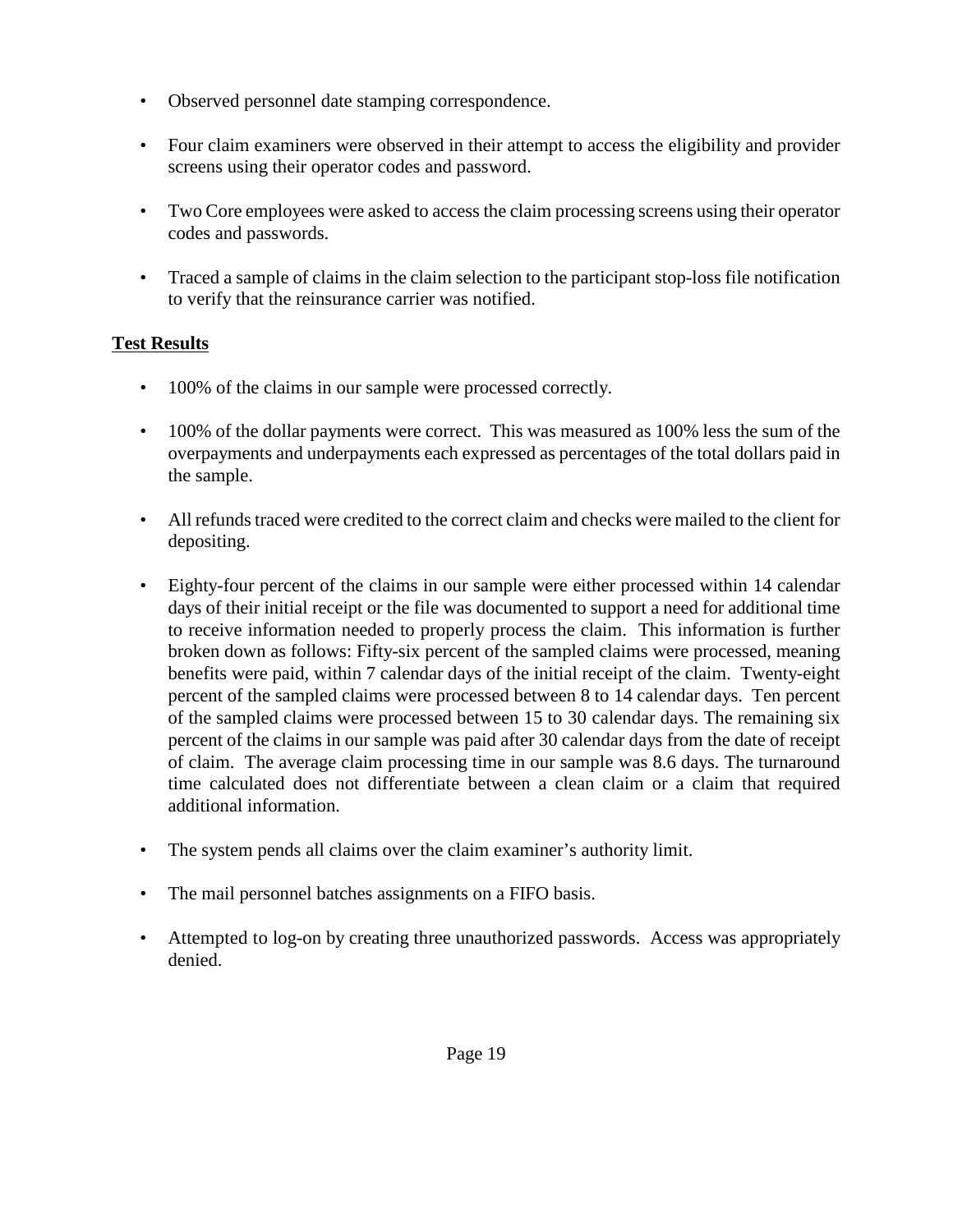- All attempts were denied when the claim examiners were observed in their attempt to access the eligibility and provider screens using their operator codes and password.
- All attempts were denied when the two Core employees were asked to access the claim processing screens using their operator codes and passwords.
- All test claims were appropriately denied for payment.

The control procedures outlined above and on the previous pages were in effect and were sufficient to provide reasonable assurance that the control objectives were met during the period from January1, 2010 to December 31, 2010.

**Note:** The claim payment accuracy test results have a 95% confidence level and a precision of plus or minus .4%. As a result, we are 95% confident that the true accuracy rate in the population is not less than 99.6%. This rate is excellent as compared to the rates observed by Wolcott & Associates, Inc. in similar audits and the error rate reported by other claim auditors.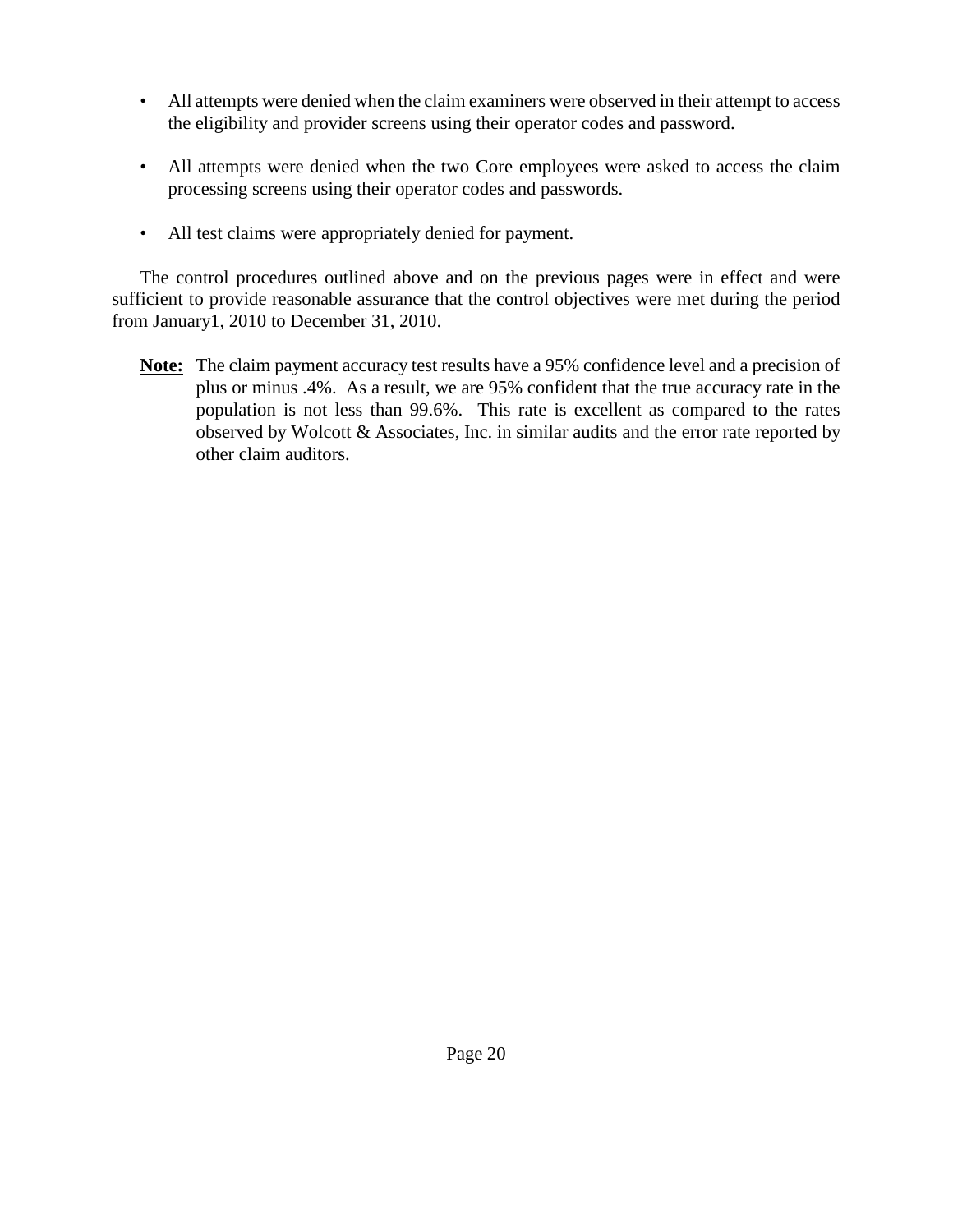## **PROCESSING OF FEE AND CLAIM PAYMENTS**

## **Control Objectives**

Control policies and procedures provide reasonable assurance that:

- Each client is charged fees applicable to the plan.
- Vendors are accurately and promptly paid.
- Claim payments are promptly and accurately processed.

### **Control Procedures**

Control procedures employed by Core include:

- As part of the renewal process, the Client Service Department who prepares the setup sheet, sends the rates, factors and other information to the Director of Finance and Accounting who then reviews the information. The Accounting Clerk enters the changes into the system. After the changes to the system are completed, the Director of Finance and Accounting verifies the changes.
- The claim analyst audits all first payments of a new client for accuracy of calculated benefits and other information.
- The account receivable is credited when Core receives the administration fee and stop-loss premium. The stop-loss premiums are then paid to the carrier on a timely basis.
- The checks are printed in the check printing room.
- Beginning and ending check numbers are logged by the ECI system. The printer's log is verified on a random basis. Checks are folded and stuffed in envelopes, which contain the EOB's and are metered and mailed.

#### **Test Procedures**

The following tests of the processing of fee and claim payments were performed:

• Reviewed the fee and claim payment process to obtain assurance that these payment processes are adequately segregated and adequately controlled. Observed invoices being paid and reviewed the documents for formal approval.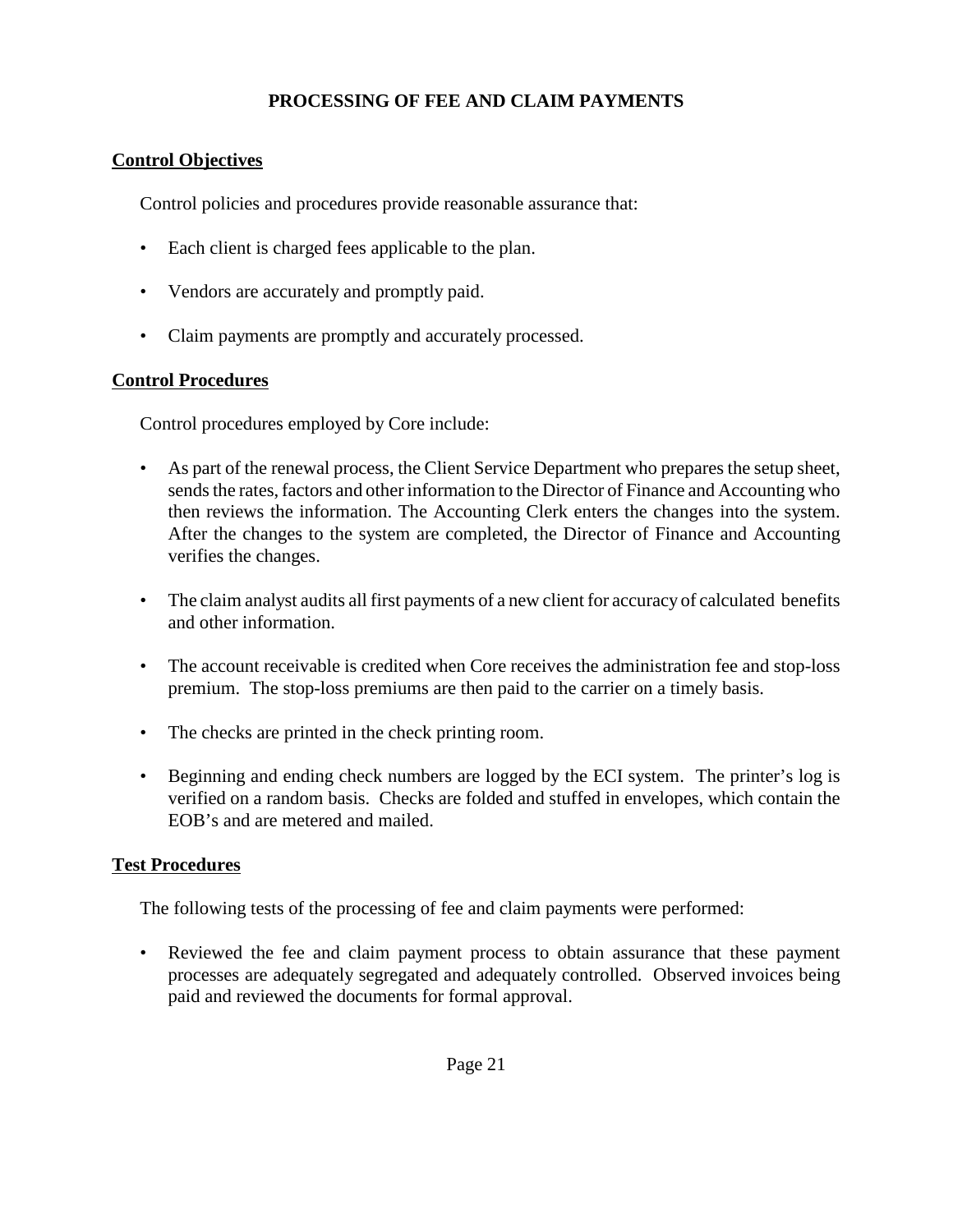- Selected one monthly billing for a sample of clients and traced paid invoices to the accounts billing statements and to the client's check copy.
- Selected one month of stop-loss premiums for a sample of clients and traced payment from the client's paid invoice to the amount paid by Core to the stop-loss carrier.
- Observed the check printing process to ensure all necessary measures are taken for adequate security.
- Verified that blank check stock is kept locked.
- Observed the procedures regarding check stock usage.
- Observed that overpayment recovery checks are deposited on the same day that there are received.
- Observed procedures performed by the Accounting Department to verify the print quality, completeness and accuracy of the check printing process.
- Confirmed that beginning and ending check numbers are recorded in the system and that all check numbers are in sequential order.
- Traced a sample of contribution payment for Taft-Hartley groups from the copy of the deposit slip to the CAT-Taft system daily payroll contribution report.
- Traced a sample of contribution payments for Taft-Hartley groups from the copy of the deposit slip to the bank statement.
- Traced a sample of contribution payments for Taft-Hartley groups from the copy of the deposit slip to copy of the employer's check.
- Traced a sample of contribution payments for Taft-Hartley groups from the employer's contribution check to the employer's payroll report and then to the CAT-Taft's payroll contribution report.
- Review access to the check printer to verify the employee needs two sets of passwords to access the check printer.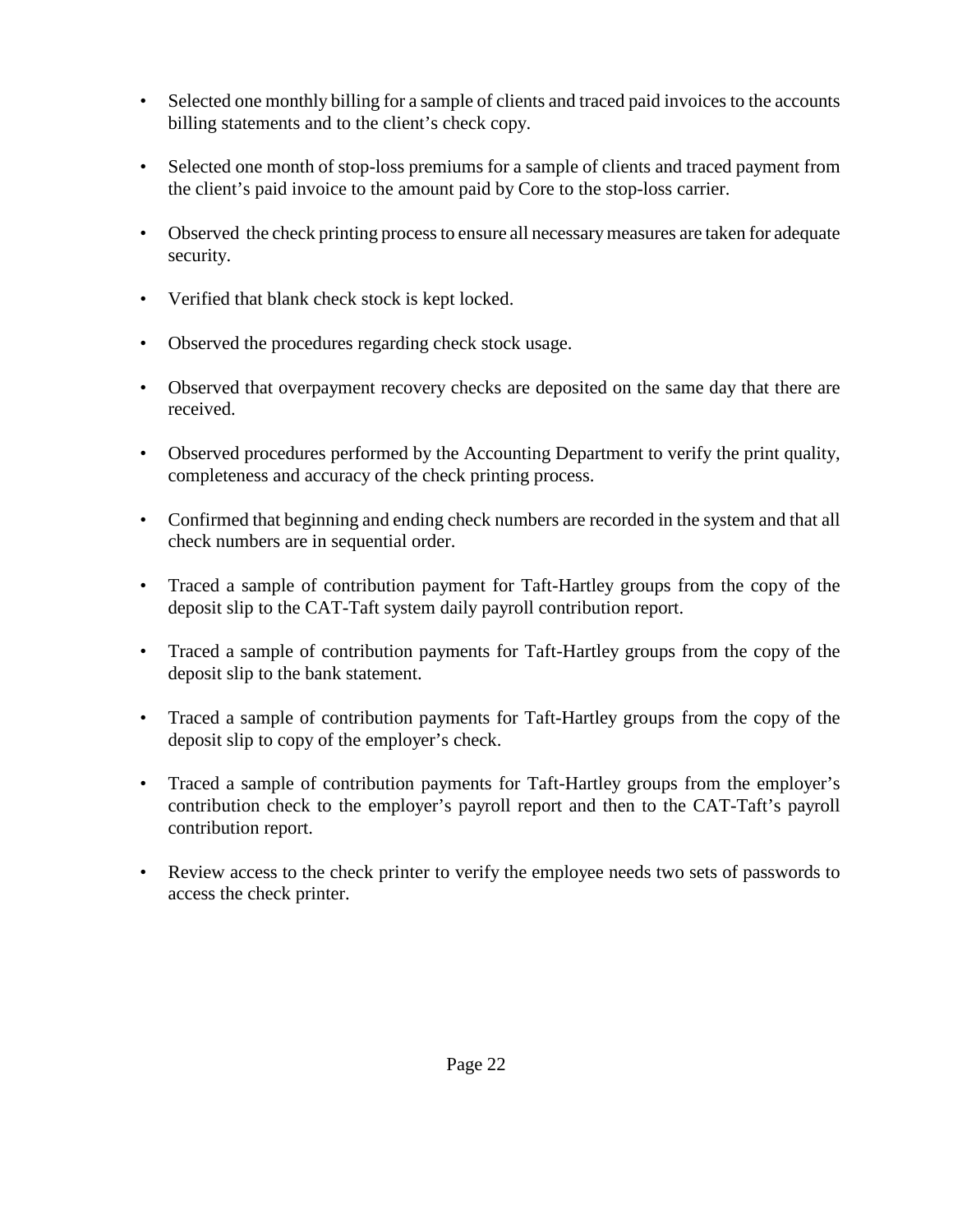## **Test Results**

The control procedures outlined above and on the previous pages were in effect and were sufficient to provide reasonable assurance that the control objectives were met during the period from January1, 2010 to December 31, 2010.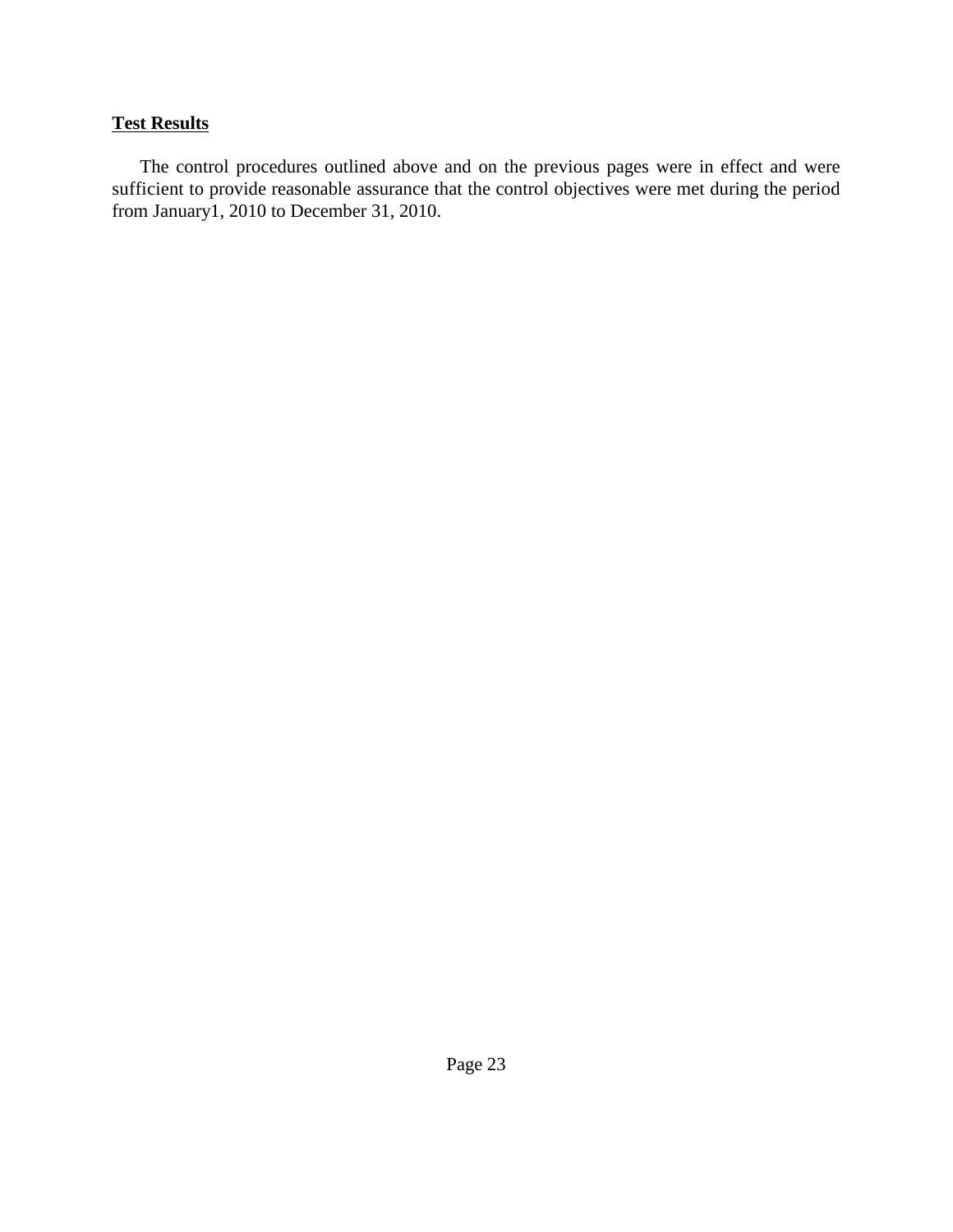### **CHECK RECONCILIATION AND REPORT PREPARATION**

All clients have their own plan checking account from which Core is authorized to issue checks for benefits and Core fees. Core performs the check reconciliation for all their clients, using the bank statement.

#### **Control Objectives**

Control policies and procedures provide assurance that:

- All canceled checks are promptly and accurately recorded and the bank statement is reconciled to the check register on a monthly basis.
- Client reports are prepared and distributed promptly after the end of each month.

### **Control Procedures**

Control procedures employed by Core include:

- The accounting clerk assigned to this function records all canceled checks in the system each month. The accounting clerk then reconciles, for the clients who have so requested, each check register each month.
- Following the close of each month, the following reports are prepared from the system:
	- Check register,
	- Paid claim report and analysis,
	- Account transaction report, and
	- Other reports as agreed to with the client.

Following review by the accounting department, the reports are mailed to each client.

#### **Test Procedures**

The following tests of the check reconciliation and report preparation process were performed:

• Reviewed policies and procedures with the Accounting Department to obtain assurance that all procedures are followed in accordance with the policies.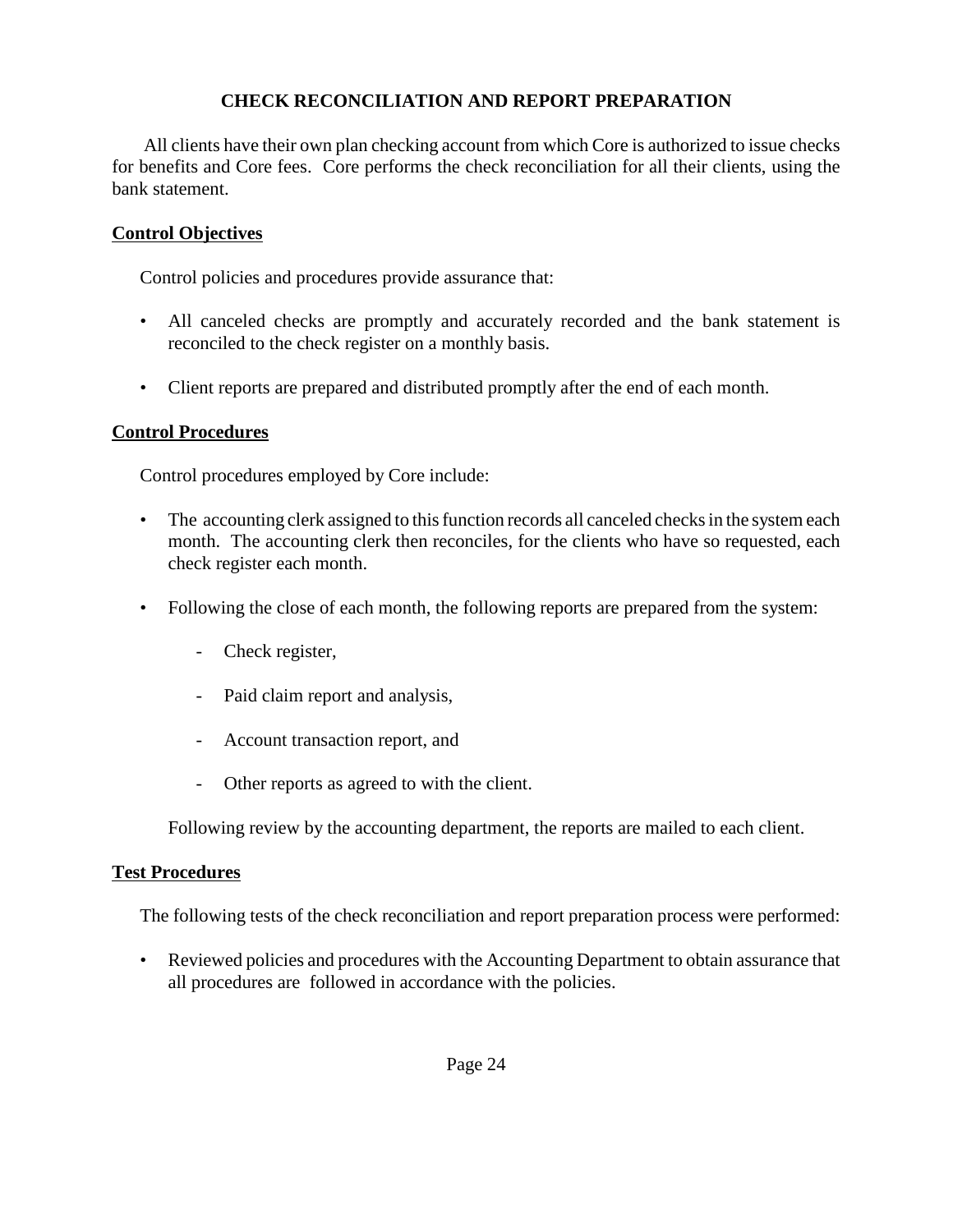- Reviewed and inquired with management on these reports for accuracy and completeness.
- Selected a sample of plans and verified through the system that all contracted reports are generated on the first day of the following month.
- Reviewed one month's bank reconciliations of four clients to verify that bank reconciliations are performed on a timely basis.
- Reviewed monthly statements for checks cleared and funds deposited for reasonableness.

### **Test Results**

The following exception was noted:

• Core performs the reconciliation of the bank account for all their clients.

No other exceptions were noted.

#### **Recommendation**

Our recommendation is as follows:

• We recommend Core encourage their clients to perform their own bank reconciliation function, in order to tighten the control process.

#### **Management's Response**

Management concurs with this observation.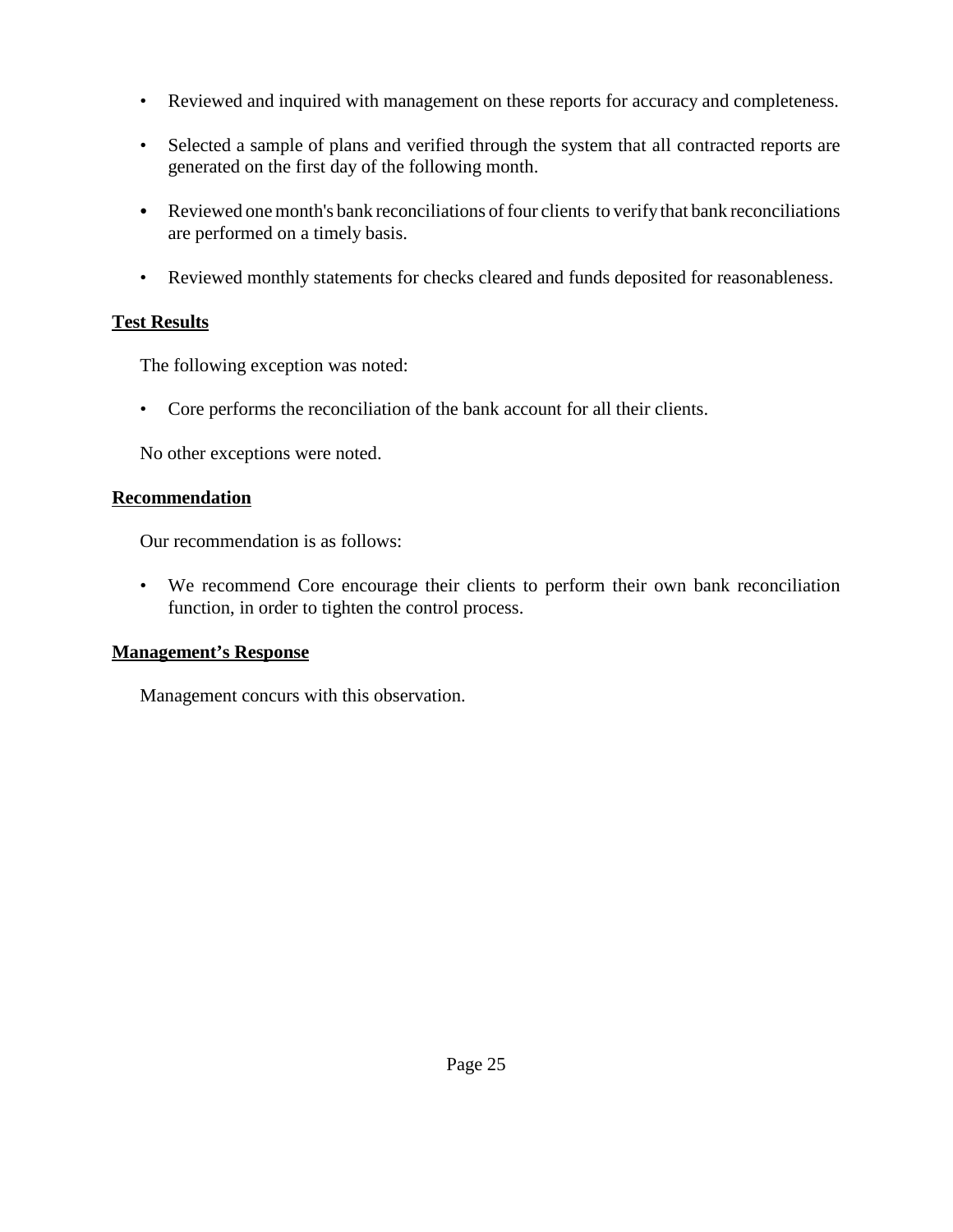# **Section IV**

# **Description of Claim Administration Services by Core Administrative Services, Inc.**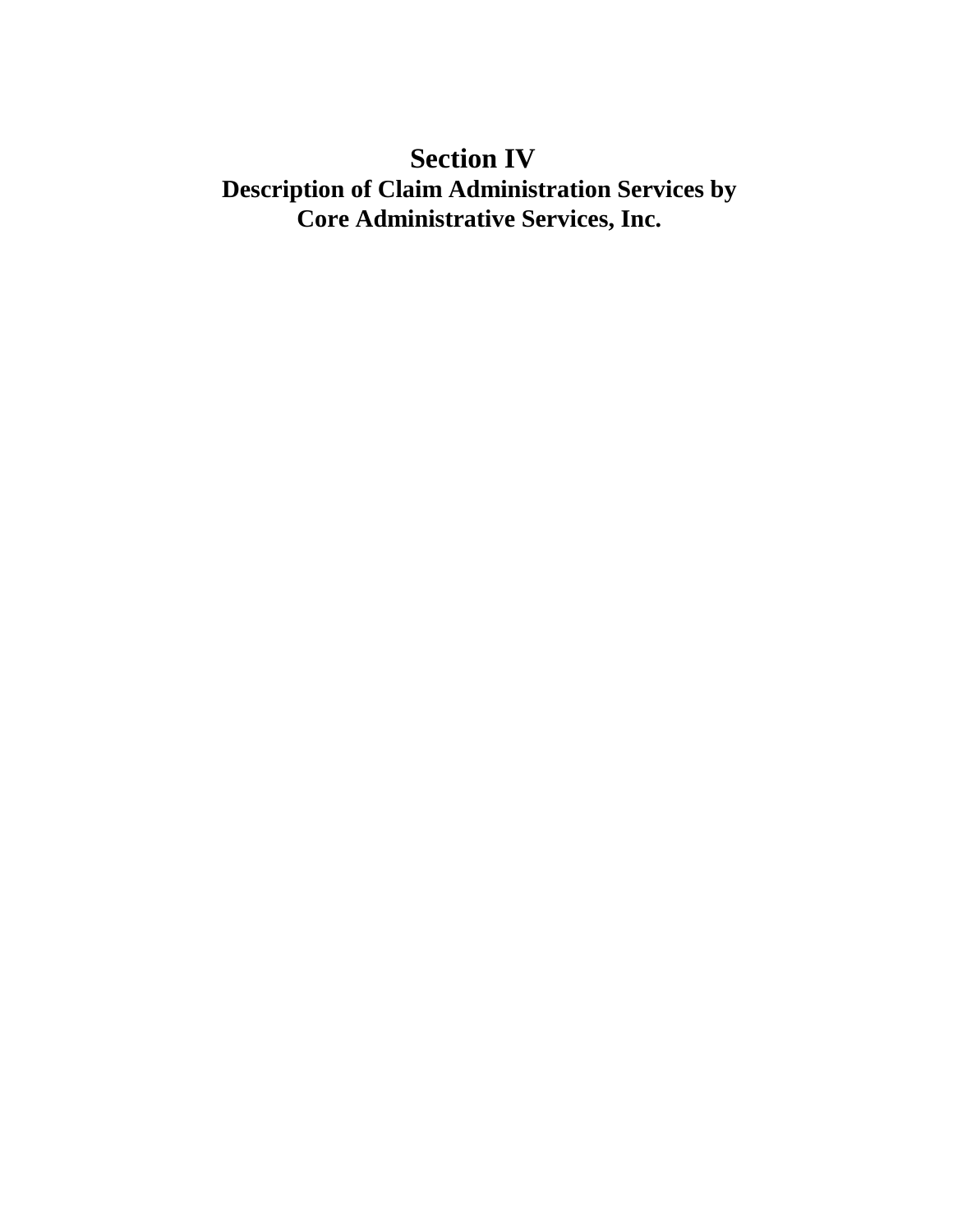#### **OVERVIEW**

Core Administrative Services, Inc. (Core) is a Third Party Administrator (TPA) of self-funded welfare benefit plans with offices in Macon, Georgia. Core provides claim processing and other related services to plans sponsored by public sector and private sector employers.

#### **MANAGEMENT PHILOSOPHY**

The control environment within Core is driven by several elements that influence the controlconsciousness of Core employees and provide a foundation for other components of internal control. These elements include the integrity, ethical values and competence of the management teams and all other personnel; management philosophy and operating style and the manner in which management assigns responsibility and utilizes its people.

Core is committed to providing top-quality service to its clients. Core provides an online ISP, which allows customers enrollment, SPD availability, claims status viewing and ID card ordering. Core also provides an integrated healthcare program, which incorporates utilization management, case management, and diseases management. Core strives to acquire and retain highly qualified people and to install an enterprise wide attitude of integrity and control awareness.

#### **RISK ASSESSMENT**

Core is required to meet the regulatory compliance standards for Third Party Administrators.

Core management has also established various internal quality control procedures that perform ongoing testing of various aspects of the organization.

#### **HUMAN RESOURCES**

Core's commitment to quality is reflected in the policies and practices employed for attracting and retaining employees. From inception, Core vowed to hire only the most talented and knowledgeable industry experts, programmers and claim examiners. Core employees combine technical ability with a strong understanding of the business processes of Core targeted industries. The level of professionalism throughout the company is reflective of the success Core has had in attracting top-quality associates.

Core has a structured interview process, which includes application screening, a screening interview and at least two interviews. The Human Resource Department also performs criminal background and reference checks for all potential employees.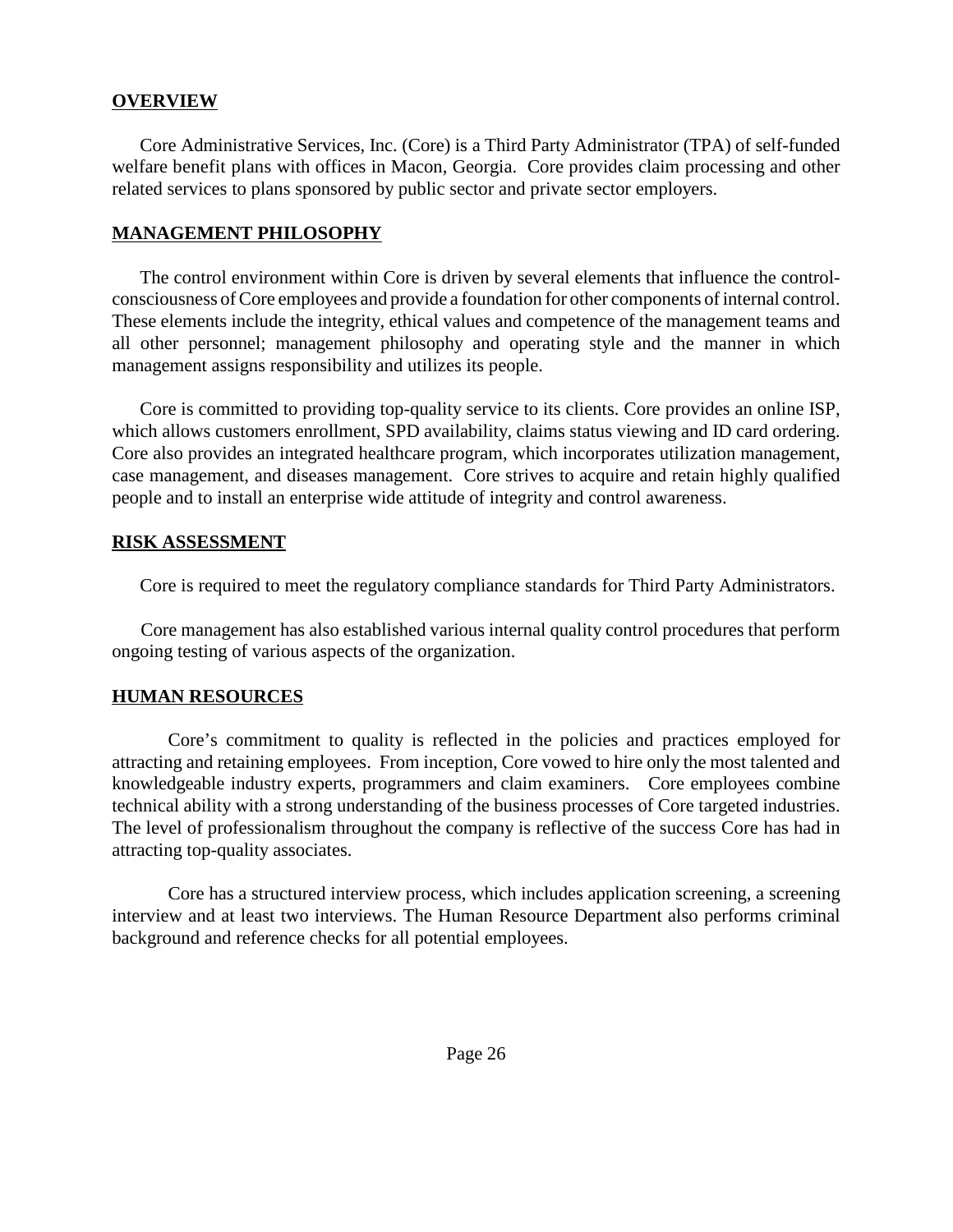New employees must sign an acknowledgment form, which includes a statement that they have received and read a copy of the employee manual. The manual includes:

- Introduction,
- Employment Policies,
- Expectation and Standards,
- Work Environment,
- Pay-Related Information,
- Benefits and
- Closing Words.

Training of personnel is accomplished through supervised on-the-job training, outside seminars and in-house classes. Certain positions require the completion of special training. Department managers are also responsible for encouraging the training and development of employees so that all personnel continue to qualify their functional responsibilities.

Formal performance reviews are conducted on a periodic basis. Employees are evaluated on objective criteria based on performance. An overall rating is assigned to each employee (far above expectations, above expectations, meets expectations, below expectations, far below expectations). Employees rated less meet expectations are placed on an action plan for a specified period. The employee is terminated if no improvement has been made.

## **2010 CORE INFORMATION SYSTEMS AND TECHNOLOGY UPDATE**

2010 represented the second year of several major initiatives to improve and advance the technology infrastructure of the Company. These initiatives continue to focus on member and employer centric business processes, to improve automation, data accuracy, audit ability and compliance, and strengthen business continuity preparedness. All of these initiatives are intended to reduce costs and improve customer-centric interactions and efficiency.

Member and employer centric business processes have been enhanced through a variety of secure-web based applications that extend customer service and customer self-service capabilities. The results of which have been improved member satisfaction, reduction in customer service inquiries and improved timeliness in responding to employer and member requests. The external communications abilities have been enhanced to include new secure email encryption to protect patient privacyand improve communication with providers in case management. These systems were implemented in the third quarter of 2010 without any substantive adverse impact to client or member customer service.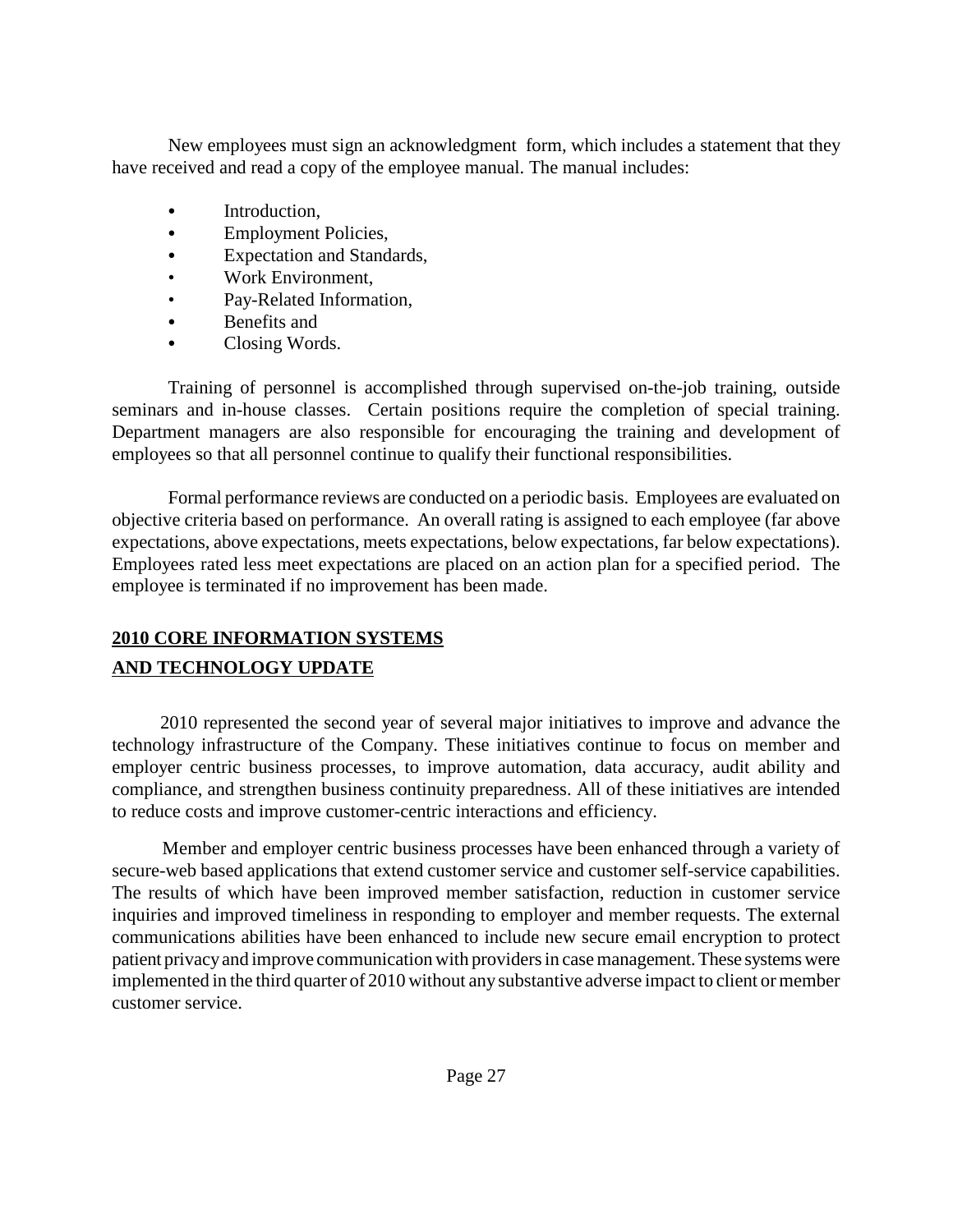Internally the primary plan management and claims adjudication systems have been entirely upgraded with commercially proven solutions from industry leading vendors. In addition to expanded capabilities in the types of plans that can be managed, the degree of automation increased dramatically. Along with increased plan capabilities, several ancillary systems were upgraded for improved efficiency of paper-to-electronic work flow, claims tracking and full compliance with all claims payment, EDI and regulatory reporting capabilities.

While Core has never experienced a loss of data through system malfunction or technology failure, Core implemented a comprehensive business continuity plan for data replication, data recoveryand data security. These plans increase the company's abilityto withstand internal technical malfunctions, physical risks from fire, water or smoke damage, and hardens the infrastructure from nature disaster to improve and sustain operations on behalf of clients.

## **DATA OPERATIONS**

The Information Technology Department is responsible for monitoring processing, correcting or escalating processing problems and reporting problems and system availability to management.

Day-to-day monitoring of the system and the computer networks is the responsibility of the InformationTechnologyDepartment. The Department is responsible for monitoring the systems and responding to management questions/requests. The operators are also responsible for identifying problems, documenting problems and correcting problems that theyhave identified or that have been reported.

Problems are documented and tracked using an electronic media.

Redundant Array of Inexpensive Disks (RAID 1) 1 disk technology is employed to ensure data integrity in the event of a hardware failure. RAID 1 is a method where information is spread across several disks, using techniques such as disk striping and disk mirroring to achieve redundancy, lower latency and/or higher bandwidth for reading and/or writing and recoverability from hard disk crashes.

## **LOGICAL ACCESS**

The Core Information Technology Department has standards, procedures and practices to help ensure the confidentiality, integrity and availability of information assets owned by Core. The department provides guidance and support for management and Core clients.

Corporate data security policies, standards and procedures have been developed and implemented by Core. The security policies express Core's commitment to protect information assets, define information assets and establish policies regarding appropriate security standards, procedures and practices. Security administration procedures have been developed and implemented. Processes have been established to address issues such as: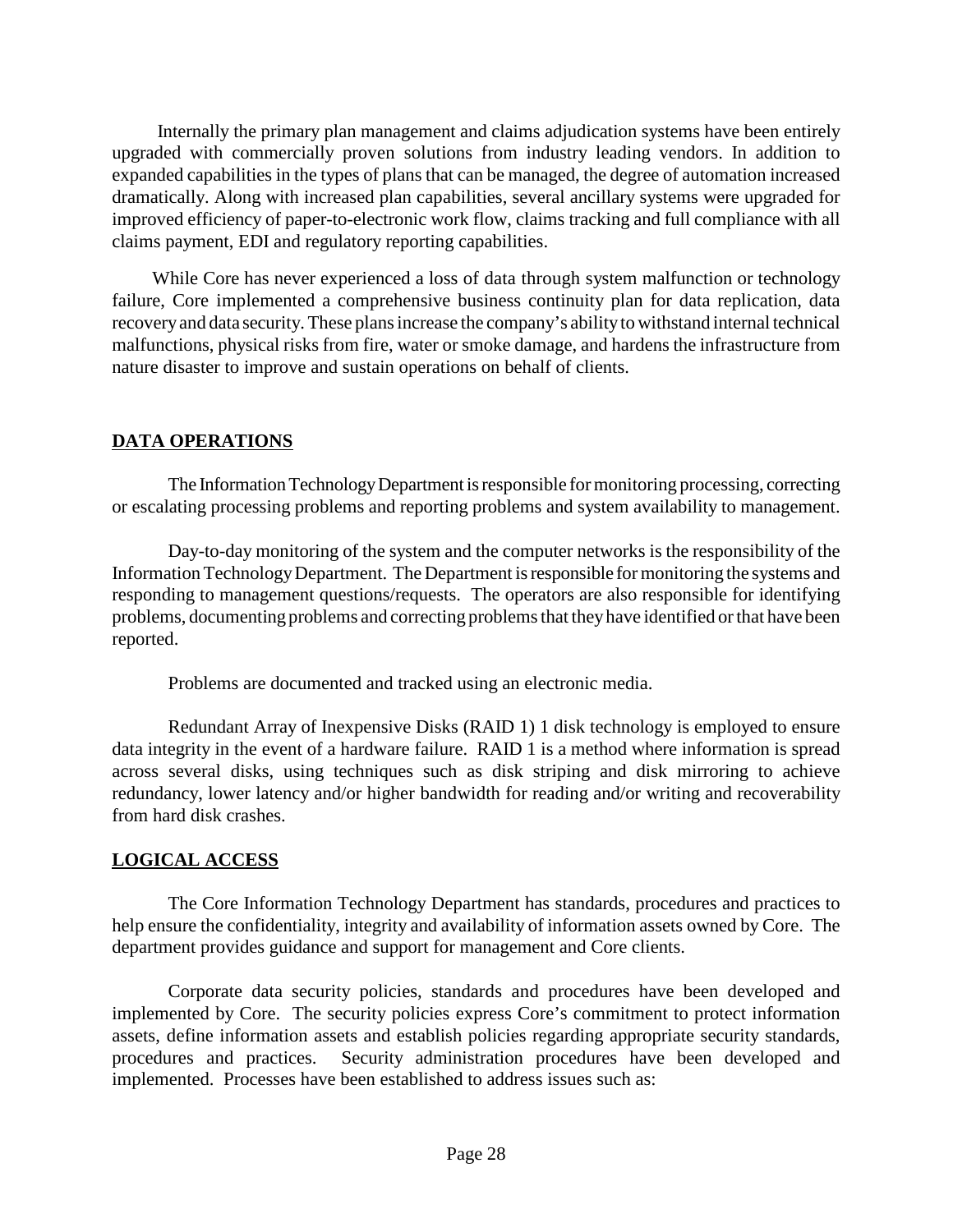- Processing Access Requests Appropriate management must approve all access request for the claim system before the System Administrator will create a userID. In addition, special privileged attribute's have been assigned only to individuals who require the attributes to perform their job functions.
- Resetting Passwords In order to have their passwords reset, users are required to call the Information Technology Department to reset the user ID.
- General Information Security Standards Standards are documented and periodically updated.

Upon separation or termination from the company, an employee's ID is canceled and all special privileges are removed.

Anti-virus protection software is used to protect the infrastructure from computer based viruses. Computer workstations are scanned for known viruses on a daily basis. LAN servers are configured to perform scans of files for known viruses on a continuous basis. Anti-virus protection software is updated hourly for LAN servers.

#### **SYSTEM MAINTENANCE**

The application programmers from the vendor perform system software changes. Changes are made to system software because of business requirements, reporting problems or user requests.

All affected groups are identified in the original change request and the requester coordinates the change with such groups. Each change is reviewed by the ECI administrator and tested in a test environment. All changes are released into production after production hours by the Information Technology Department.

Network changes are only released after production hours.

## **DATA COMMUNICATIONS**

The network at Core consists of Ethernet segments. The various segments are linked using routers and switches as appropriate.

Routers are used to connect different segments of Core internal network and to route communication traffic appropriately across different network segments.

Ethereal supports a graphical user interface to monitor the network. The network is documented through the graphical user interface, which presents a diagram of the network and allows network specialist to select specific segments or devices using a mouse to obtain more detailed information.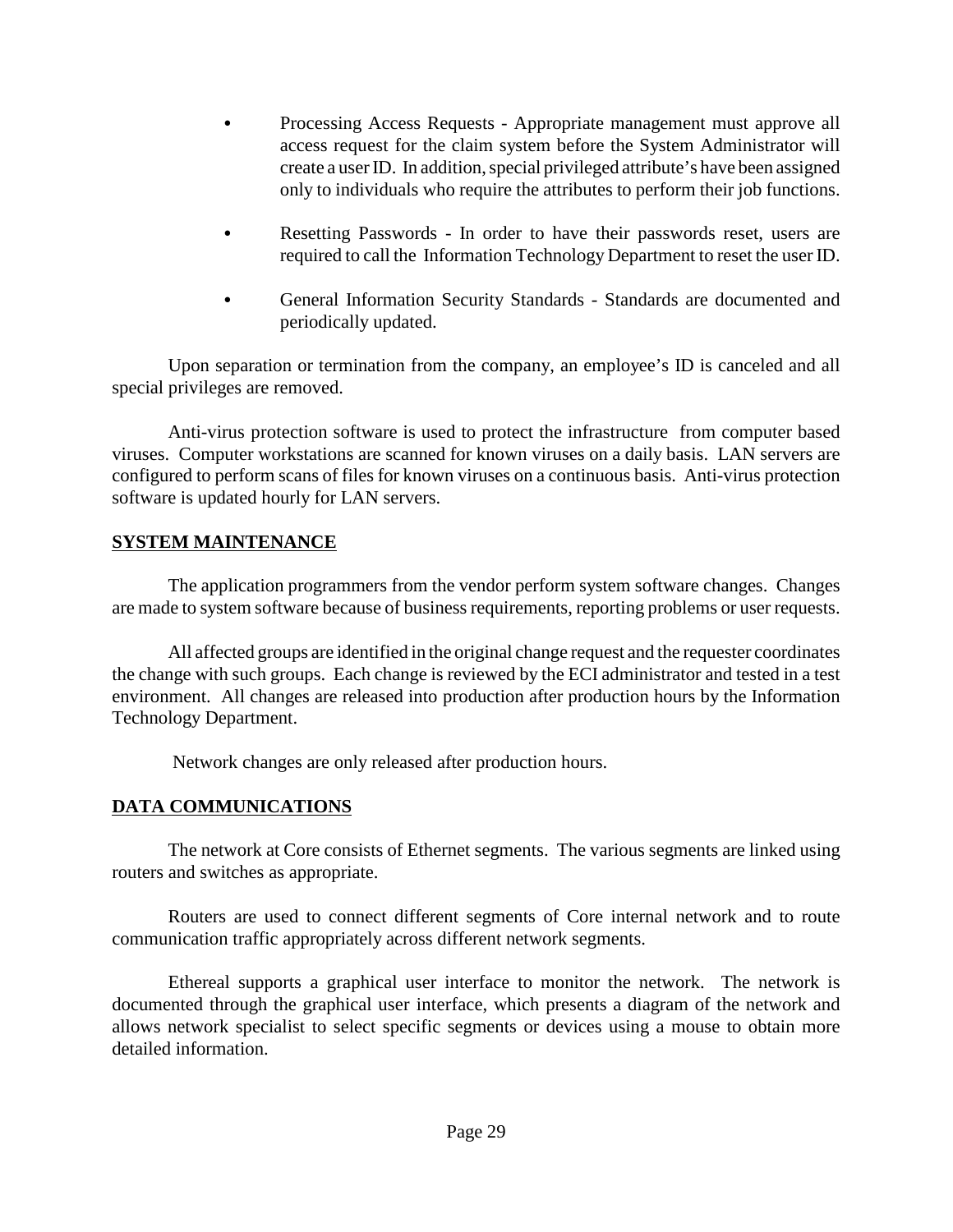There is a firewall controlling external access. Firewall violation reports are reviewed on a daily basis.

Sniffers are used to isolate problems, such as frequent transmission errors on specific network Ethernet segments.

### **BACKUP PROCEDURES**

All servers at Core performs a complete backup each weeknight to a off-site server.

Backup logs are checked each morning by the Information Technology Department.

Backup information is tested on a periodic basis.

### **CONTINGENCY PLANNING**

Core's Information Technology Department has developed a business continuity plan. The plan is designed to restore the technical infrastructure (CPU power, communication links and disk space) and the operating system. The exact hardware and telecommunication configuration to be restored in the event of a disaster. The plan is designed to allow for the technical infrastructure and operating system supported at the Information Technology Department to be restored at an alternate processing facility within the time frame specified .

## **PHYSICAL ENVIRONMENT**

The computer room at Core does not have any windows located on an outside wall of the building. Walls in the computer room extend from floor to ceiling. Heat and smoke detectors have been installed throughout the building. The computer room is located on the second floor to minimize damage from flooding. Hand-held fire extinguishers have been placed throughout Core.

The computer personnel manually control the computer room and building temperature. The temperature is kept between 65 and 70 degrees Fahrenheit. Humidity is kept between 40% and 70%. Access to environmental controls is limited to the approved personnel.

Electrical power is supplied by the local electric utility. A UPS system can provide up to 2 hours of auxiliary power to the computer room.

Physical access to Core's office is controlled by a receptionist and a key pad system.

## **PROVIDER FILE MAINTENANCE**

Core issues claim checks to providers and/or plan participants. Core maintains a record of each provider.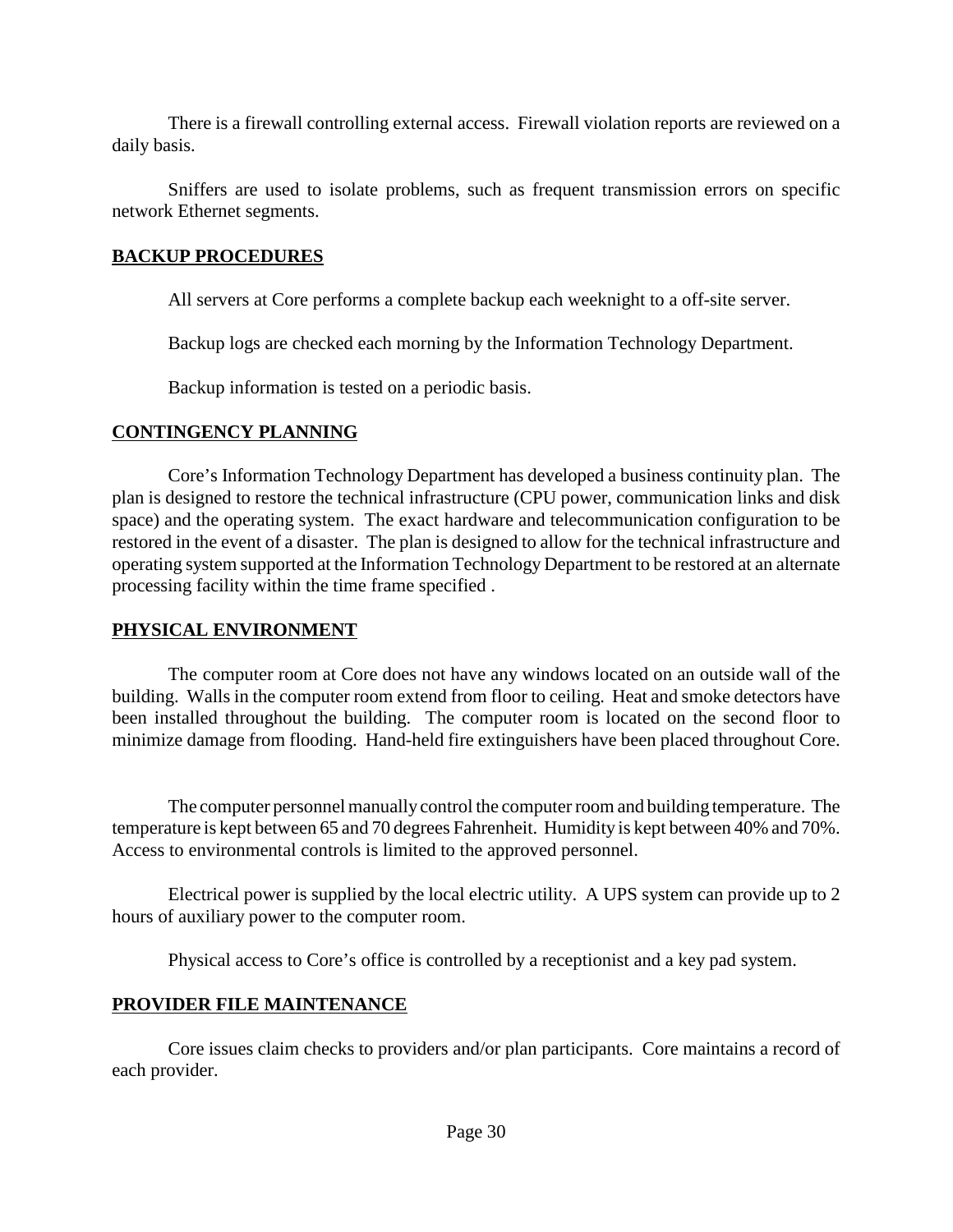Claims are also routed to the Provider Maintenance Department if there is a discrepancy between the information submitted on the claim and the information contained in the provider record. The correct provider information is determined and the provider record is updated. Then the system re-adjudicates the claim and routes it on to pricing and payment.

For those providers that are not affiliated with a Preferred Provider Organization, the claim is pended and a letter is generated requesting a completed W-9. If no W-9 is received, all claim payments are denied.

### **ELIGIBILITY FILE MAINTENANCE**

Core maintains the eligibility records for most of their clients. This includes additions, terminations and COBRA records. Core utilizes a proprietary software system (CAT-Taft), which allows the Taft-Hartley clients to track eligibility for their workforce.

Once the plan has been approved, the system is set-up with the client information so that eligibility information can be entered. ID cards are then produced.

The service agreements provides Stirling and the client with the following information:

- Outline of the specific services purchased by the client.
- An outline of the responsibilities of the client and Stirling.
- Description of all fees associated with the services described.
- Group information, PPO., drug carrier and stop-loss carrier information.

Plan documents are generated byCore personnel and are filed with the stop-loss carrier once these documents are approved by the client.

Sales routes a new group application or contract changes to the Plan Building Department. The plan builder enters the new/revised group information into the ECI claim processing system. The plan builder will also enter information regarding a change in contract benefits for existing groups.

After the group is entered in the system, another employee will run a series of test claims to verify that the edits are in place and the system is generating proper claim payments, accumulators, copayment and denies correctly. After test claims are completed the group is moved into production.

Testing new client information involves using a virtual test system that mirrors the production environment. This testing includes all relevant database that is essential to the claim processing function. For each new client, the test will accomplish the same objective, but testing for each client differs depending upon how the client wants the plan set up. If an exception occurs while testing, the exception is corrected immediately and then retested.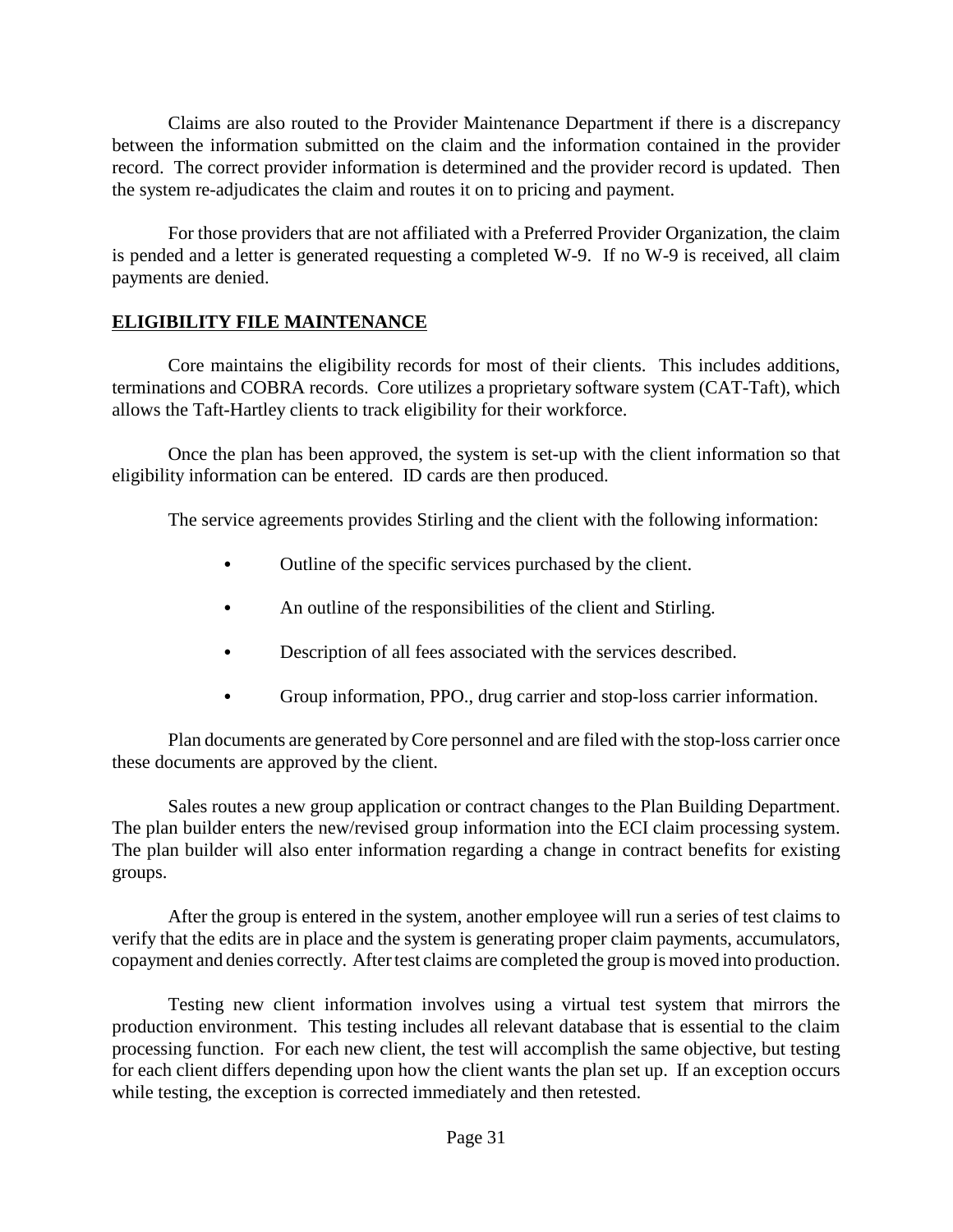## **CLAIM PROCESSING**

The major function of Core is the accurate and timely processing of claims submitted for payment under client welfare plans. The major steps in this process include:

- Mail is opened and sorted in the mail room. All claims and correspondence are scanned and date stamped. Claims are then forwarded for imaging electronically into the system. The claim adjustor enters the participant's Social Security number together with the date of service plus all additional information pertinent to the claim in order to assign a claim number. The claim adjustor also performs a visual review of the claim documents for evidence of alteration or other fraud. Each day's claim mail is then distributed to the appropriate claim adjustor. For claims that cannot be input electronically, the data entry clerk enters the participant's Social Security number together with the date of service plus all additional information pertinent to the claim in order to assign a claim number.
- For those claims that can be scanned, the claims are sorted by claim type (HCFA's or UB's). After sorted by claim type, the claims are further sorted by pricing sheets, attachments and itemized bills. The scanning process is an intelligent character recognition system used to enter the majority of paper claims. The scanned claim is move from the scanning processing to a software application that includes form identification, intelligent character recognition and correction of validation errors.
- Auto adjudication is run every morning for all claims. Any claims that do not auto adjudicate will a notification will be sent to the examiner to work the exception of the claim. The any remaining data elements are entered into the system at this time to complete adjudication of the claim.
- Each plan's benefit provisions are retained in the system's memory as well as information regarding participant history. The plan parameters in the system will permit the software program to calculate most claims.
- Once the adjuster is satisfied with the claim calculation and payment instructions, the entry is completed, and the claim is ready for check issuance.
- All claim payments beyond \$30,000 are reviewed by the Clinical Department before they are released for payment.
- Each claim adjuster is assigned an authority limit (the maximum dollar amount for which they may issue a check). All claims beyond that dollar limit are reviewed by the supervisor or the internal auditors before they are released for payment.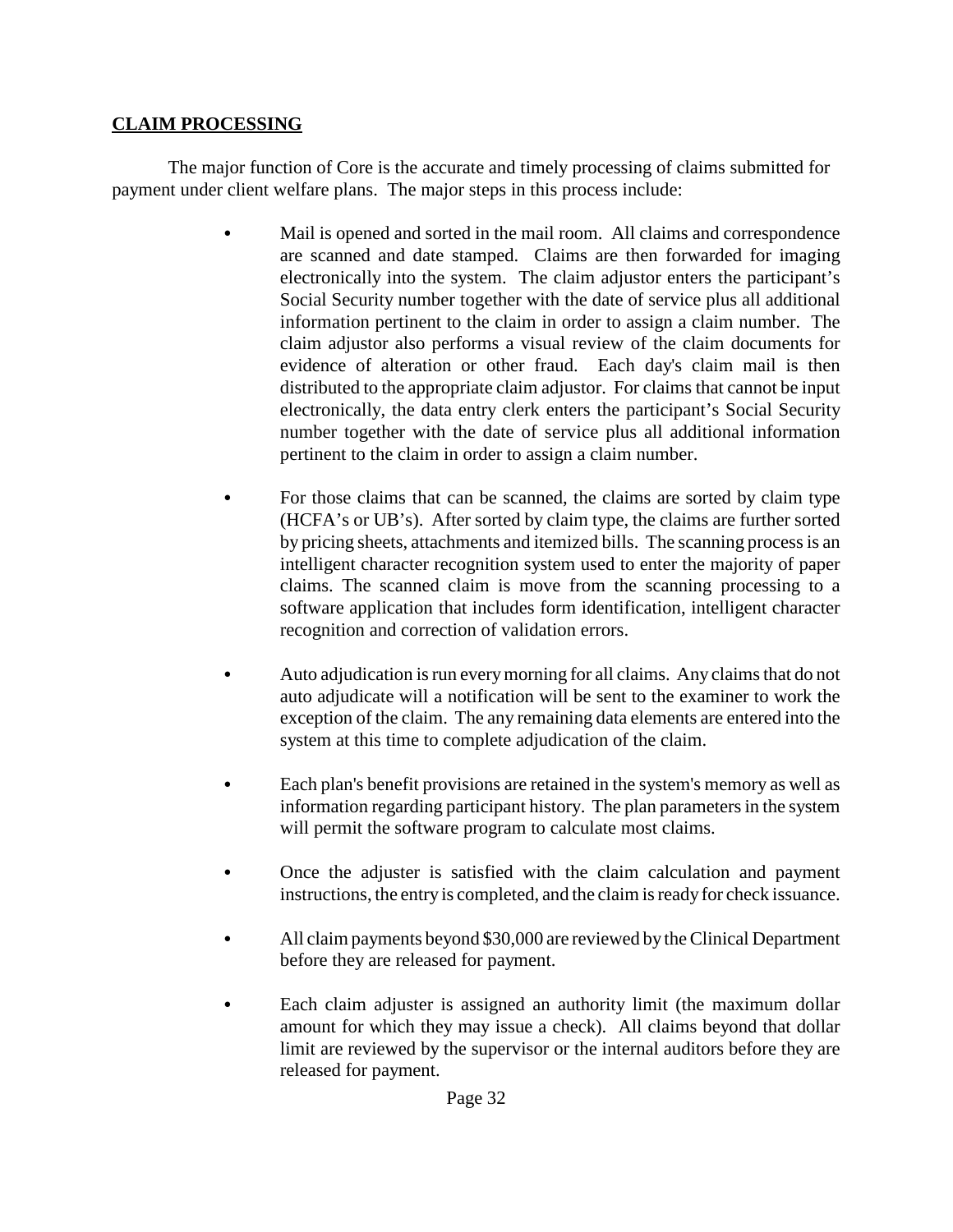- If an adjustment is being processed, the original claim is retrieved from the claim history database and is updated to reflect the current information. At this time, the ECI system assigns a unique document control number to the adjusted claim. The claim is re-adjudicated and all error conditions must be resolved by the adjustment clerk.
- When the claim is re-adjudicated, the system determines whether there is an overpayment, underpayment or no change to the original payment amount. The adjusted claim is then routed to pricing, payment and history.
- Adjustment reports are generated on a monthly basis and are reviewed by management. Reports show all adjustments made and reasons for the adjustment.

Core performs some in-house repricing for PPO's. The repricing can be performed via a modem access to the PPO's mainframe, Internet access, hard copy list and by using the ECI claim software.

A random audit is performed for each adjustor. This audit is based on 2 claims per adjuster, per day. The percentage of claims audited is based on the adjusters level of experience and historic performance quality. The audits are completed when the claims are in a pre-payment status.

Core's Stop-Loss Department generates reports on first day and the fifteenth day of every month showing those participant that have reach 50% of their specific deductible. Tables have been generated from several reinsurance carriers for trigger diagnosis or catastrophe illness notification.

Once the participant has exceeded their specific deductible, within two weeks, the Stop-Loss Department is responsible for filing a claim with the reinsurance carrier for reimbursement of monies that exceeded the specific deductible.

Each carrier has its own requirement requested information for reimbursement. Most carriers require enrollment, pre-certification and subrogation information along with medical claims.

After the initial reimbursement is received, Core files any other payments for reimbursement on a monthly basis. Most carriers require that the reimbursement be over \$1,000 unless it is the final filing. If large claims are being processed, filing will be sent sooner than monthly.

Core has 30 days following the end of the contract year to file the final claims with the carrier.

#### **FLEX CLAIM PROCESSING**

Information is given to the Flex Department by the Marketing Department. For new accounts the Flex Department will setup a client bank account and run a series of test checks before issuing live checks.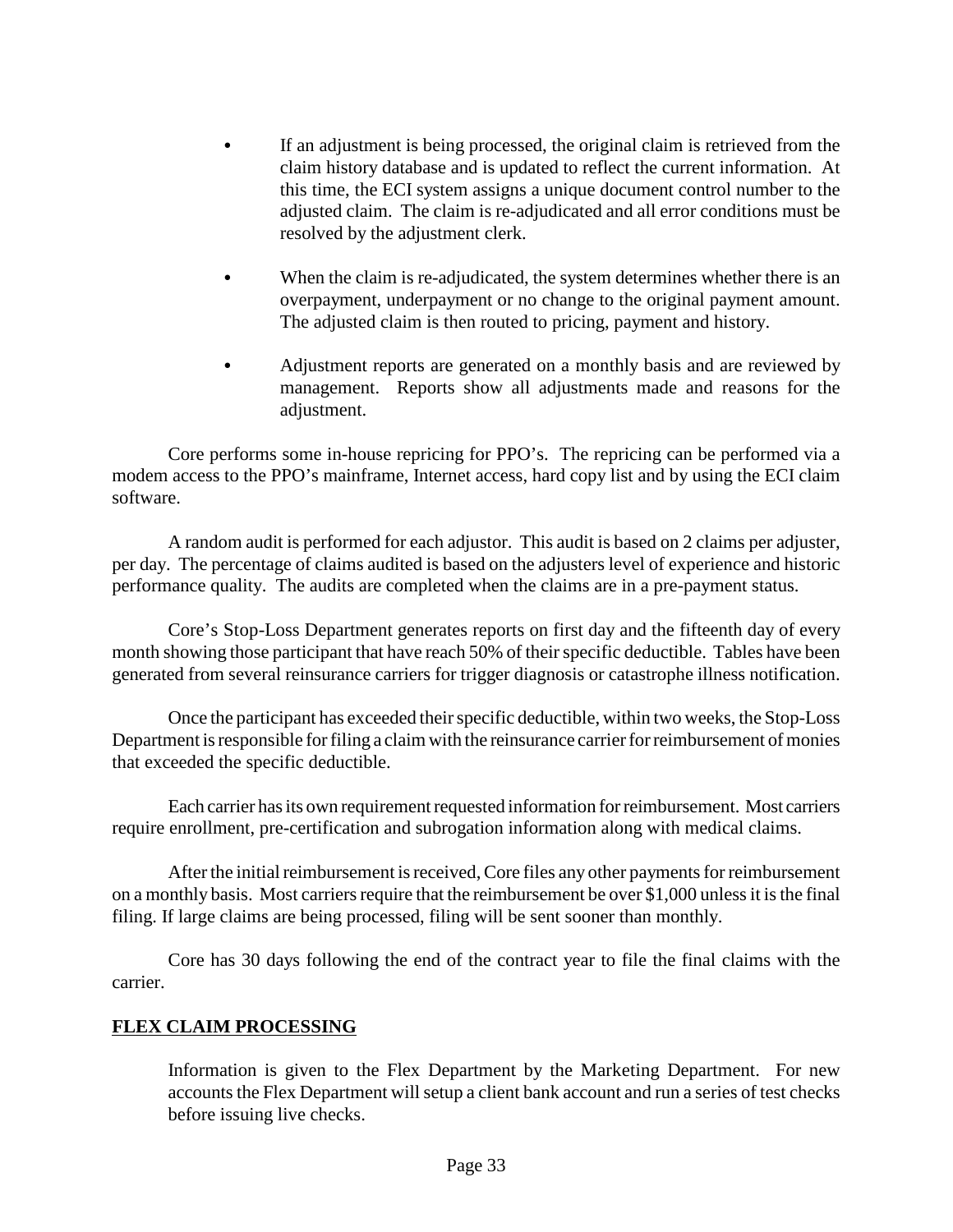- Flex claims must be submitted to Core. The employee must complete the employee information and must be signed and dated for the claim to be considered valid.
- Claim forms are sent to the flex claim examiner on a daily basis. Core policy is to have one week turnaround time on all flex claims to ensure claims are paid promptly.
- Flex claims submitted for reimbursement must have the itemized bill or receipt showing:
	- Name.
	- Date of service,
	- Type/Description of service,
	- Name of provider and
	- Requested amount of reimbursement.
- Dependent/child care flex claims submitted for reimbursement must have the itemized bill or receipt showing:
	- Name of dependent,
	- Date of services,
	- Name of provider,
	- Tax ID and
	- Requested amount of reimbursement.
- The flex claim examiner will review each claim for eligibility and accuracy and enter the information into the ECI claim system.
- The ECI claim system has controls built in to avoid duplicate claims and pending claim amounts. If duplicate claim is submitted, the claim examiner will deny the claim and a letter is generated explaining the denial.
- Core also uses a debit card system to process electronic flex claims. Client employees are given a debit card that can be used to pay for medical and/or dependent care expenses. Instead of submitting a paper claim, the funds are automatically taken out of the employee's flexible spending account.
- Transactions are reviewed by physical review of the information. If the electronic claim amount submitted is questionable, Core reserves the right to request a paper claim with the necessary documentation.

## **PREPARATION OF CHECKS**

Claim checks are processed on a daily basis for most groups. The Check Printer prints the checks daily that were processed for that particular group for the previous day. Major portions of this process include: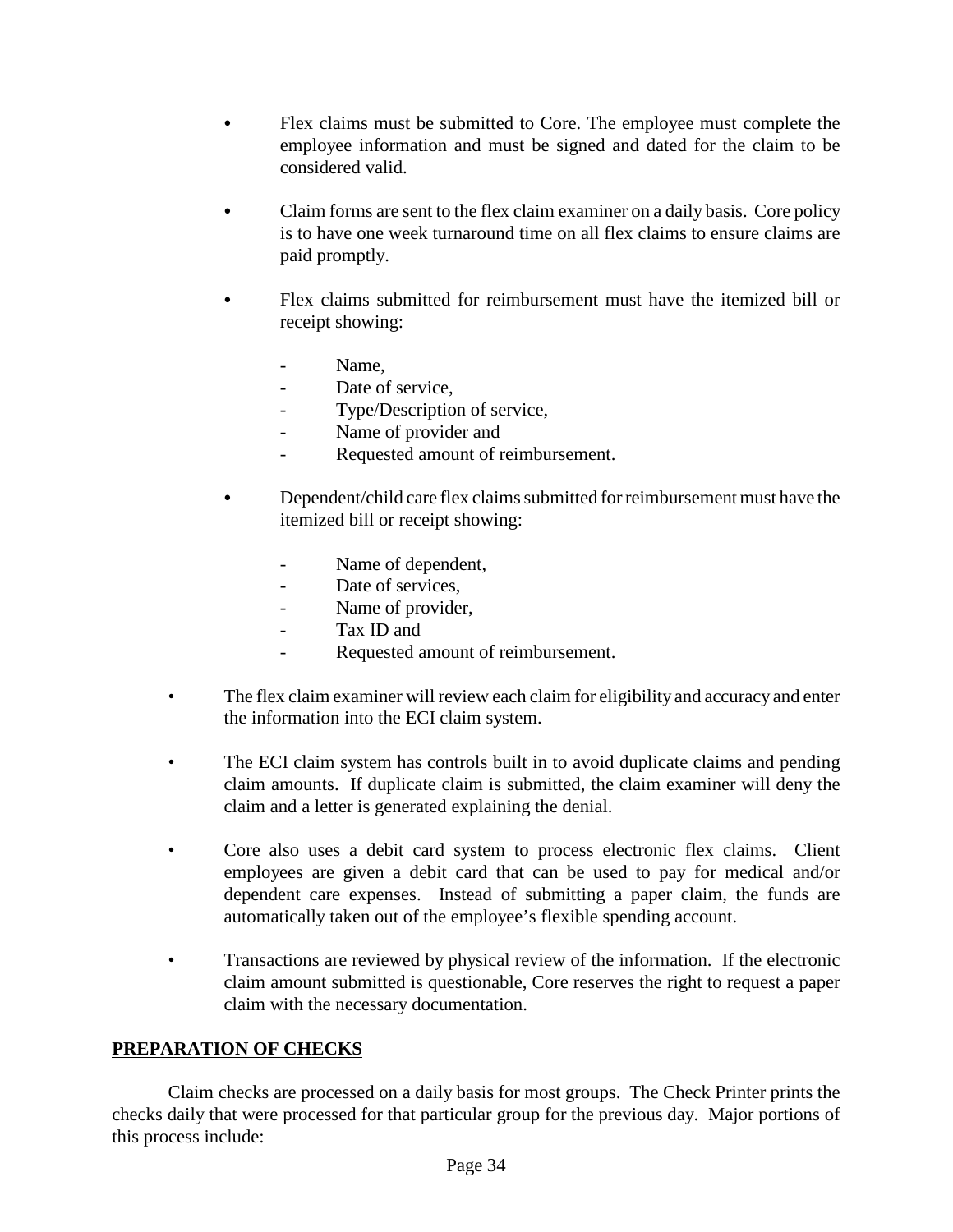- Claim payments are spooled off the main system in group order and are readied for printing.
- Check stock is loaded into the printer and each check is printed.
- Check registers are printed for each client.
- Checks are then picked up by the Check Printer to be reviewed.
- The checks are then entered in the check log.
- Checks are folded and stuffed in envelopes. The envelopes are then stamped first class postage rates and taken to the post office.

### **PROCESSING OF EXPENSES**

Core administrative service fees and other related expenses are processed for payment by a clerk in the accounting department. The steps in this process are described below:

- A copy of information needed to generate monthly automatic payments of Core's administration fees from plan checking accounts, or invoices to be mailed to clients are received from the Marketing Department.
- The statement information or payment information is reviewed by the accounting department and upon approval, the statement is sent to the client for payment, or where the client has agreed to automatic monthly payment, a check payable to Core is issued from the plan checking account.

### **CHECK RECONCILIATION AND REPORT PREPARATION**

Core performs check reconciliation for all clients. The process is as follows:

- Bank statements and canceled checks are received from the bank by the accounting department.
- Using the computer system, the check register data file is retrieved and each canceled check is entered into the system by check number.
- The system then produces the account balance which is verified to the balance reported by the bank.

Core prepares a very complete set of monthly reports for each client. System generated reports include:

Check register,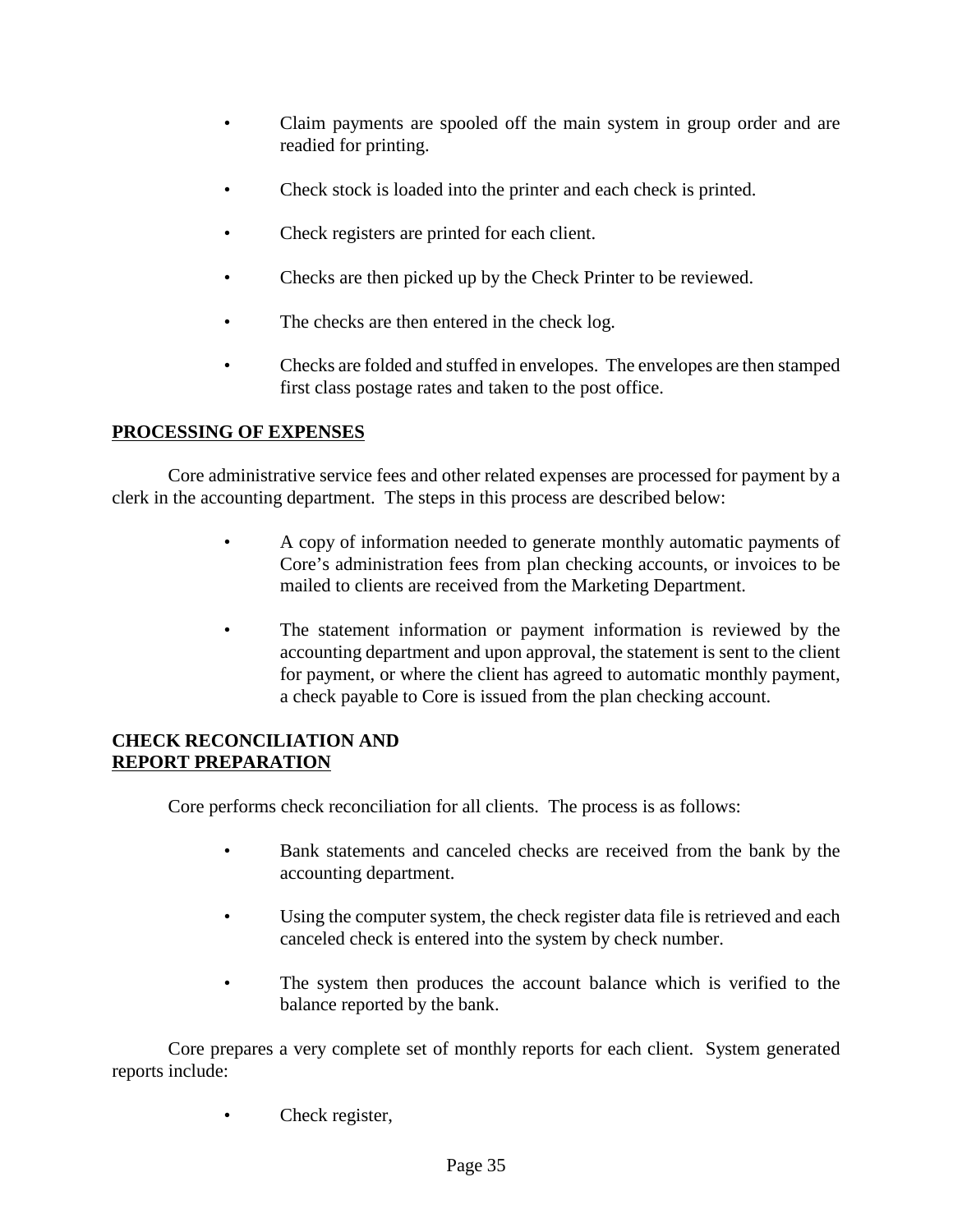- Paid claim report and analysis,
- Benefit analysis report,
- Aggregate and specific claim reports, and
- Other reports as agreed to with the client.

#### **SUMMARY**

The description presented above is designed to provide the reader a brief description of the activities performed by Core. In our opinion, the activities are appropriate for the services provided. We observed no situations where activities were, in our opinion, non-existent or lacking in any material way based on our understanding of the contracted services provided to clients.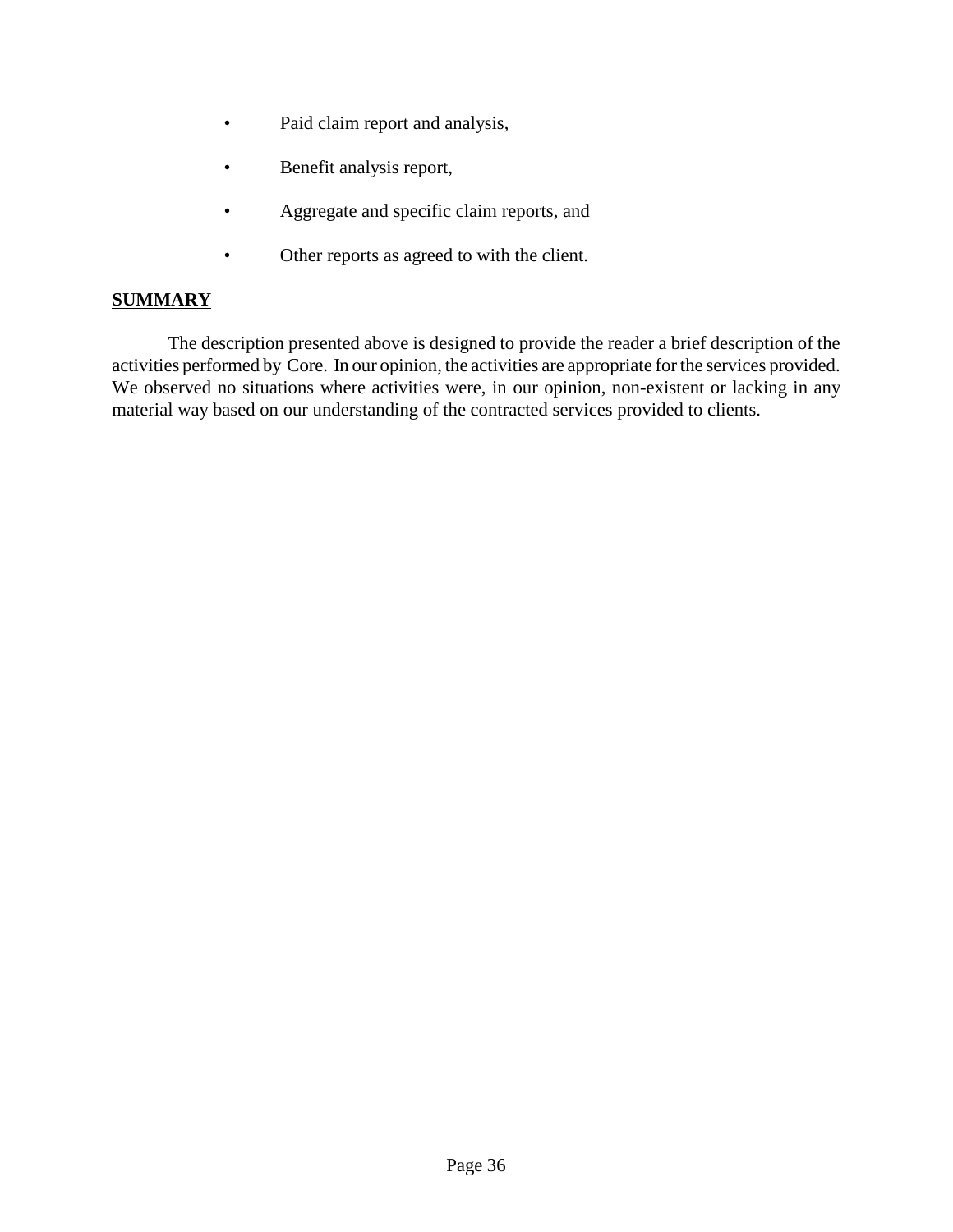# **Section V Other Information Provided by CORE**